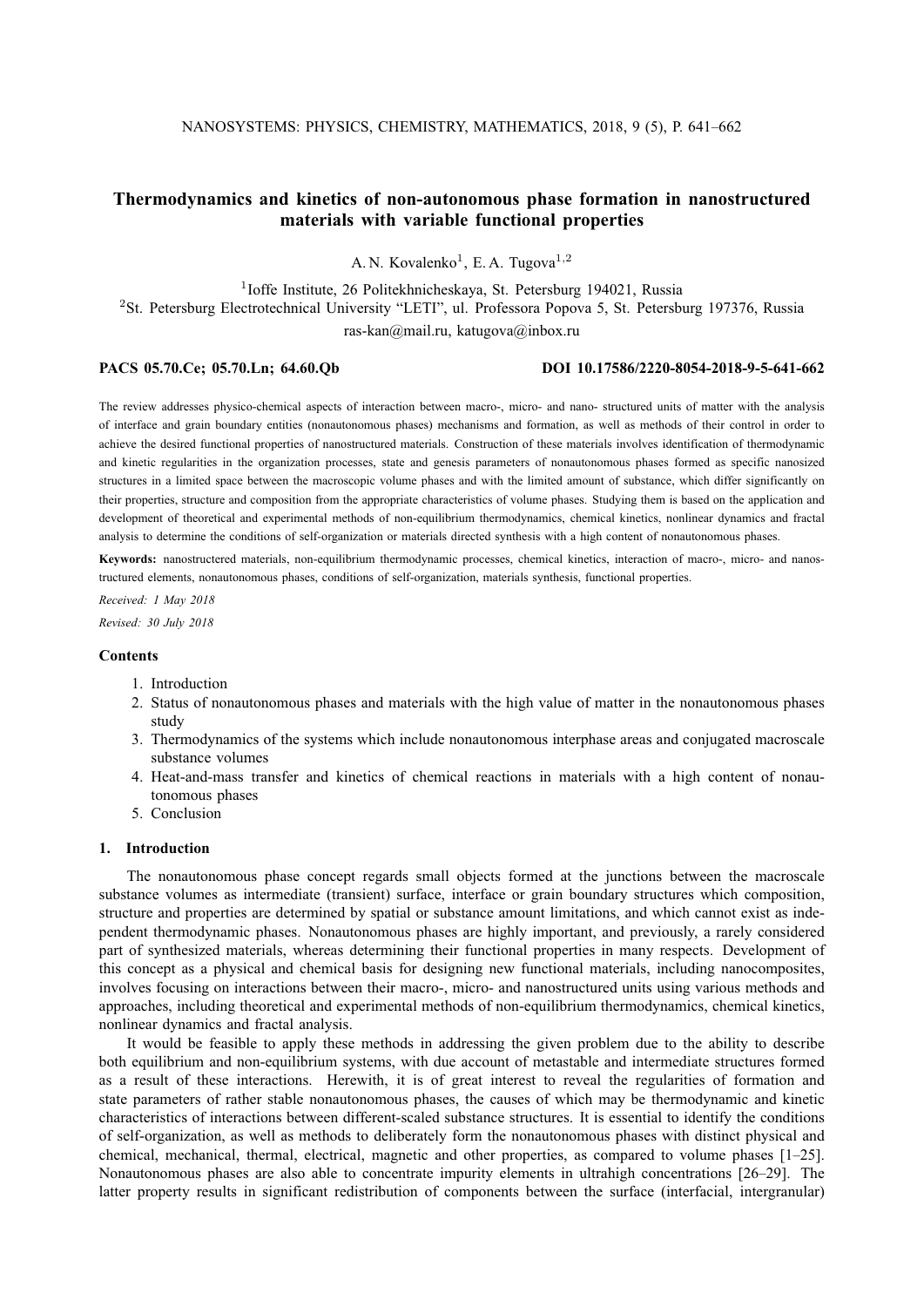formations, i.e. non-autonomous phases, and the volume phases in the materials [30–35]. Such phenomena related to the formation of nonautonomous phases as material surface nanofragmentation invoking the nanocrystalline structure fractality, improved adsorption and catalytic properties, are also of great interest [36–48].

The study of these effects by methods of non-equilibrium thermodynamics, nonlinear dynamics and chemical kinetics is aimed at identifying mechanisms and energy of the occurring processes and their dynamic parameters, in particular, in the phase space. Probabilistic multifractal dimensions can be used to quantify the scale invariance of these structures, manifested in this case, and the attractor of entropy generated in them during the substance and energy transfer. Their general expression is the Renyi dimension [49, 50] which describes metric and statistical properties of these materials and processes occurring in them.

Experimental studies of structural and chemical transformations in the systems containing a large substance proportion in the nonautonomous phases, as well as of physical-chemical, mechanical, thermal physical, electrophysical, magnetic and other properties of materials based on these systems are of independent interest. Since these materials contain nanoscale elements, not only their properties but also their geometric characteristics, as well as the geometric parameters of their fragments, can be determined only based on the analysis of a set of complementary methods [51–54]. The synthesis of such materials requires the development of special approaches and methods, and represents a standalone target [55–65].

This review does not address a number of the above issues related to the development of materials with a high substance proportion in the nonautonomous phases, and is aimed primarily at describing of nonautonomous phases and materials based on systems in which a large substance proportion resides in nonautonomous phases behavior.

## **2. Status of nonautonomous phases and materials with the high value of matter in the nonautonomous phases study**

Nonautonomous phases, as specific small-scale structures existing in a confined space between the macroscopic volume phases, or in a limited substance amount located on a surface, are significantly different in their properties, behavior and structure from the volume phases while similar in terms of chemical composition [66–73]. They are characterized by different melting temperatures, other phase transitions [74–85], and other critical parameters. Materials containing a substantial portion of nonautonomous phases show peculiar deformation characteristics, different behavior when the temperature varies due to changes in thermodynamic and transport properties of such materials [86–91]. The fundamental and applied research being done in this field is largely focused on the study of structural and functional characteristics of such materials, and on the development of technological methods to produce nano-dispersed, nano-crystalline and nano-porous materials [92–101]. Less attention is paid to research of physical and chemical mechanisms and conditions of formation and transformation of nonautonomous phases with a specific composition and structure, including the relationship between thermodynamic and other characteristics of similar nanoscale formations and their topological and metric structure, processes of environmental interaction, the extent of influence on the properties of spatially conjugated macroscopic volume phases.

Research in the field of objects, which are formed at the intersection between substance macro-volumes as intermediate (surface, interfacial) structures, dates back to the papers by T. Young (1805–1807), J. W. Gibbs (1878) and J. D. Van der Waals (1908–1912). In [102], the surface phases (thermodynamic substance state at the interface of volume phases) are described as "finite-thickness phases", and in [103, 104], these finite-thickness phases were discussed in the context of equilibrium thermodynamics as "nonautonomous phases", meaning that their independent (isolated from the volume phases) existence is impossible. In  $[1,105-107]$ , the concept of "nonautonomous phases" was transferred to a wider range of objects and expanded to the concept of "nonautonomous substance state", i.e. defining such a state of substance in which the composition, structure and properties are determined by various spatial limitations, i.e., depend fundamentally on the size and shape of the limiting surfaces, on the substance amount within a limited space, on the composition and structure of the limiting walls [1].

Thermodynamic ideas about the substance behavior on the interface of volume phases, and about the role of phase interfaces in the system behavior are developing in two directions to date. Historically, the first idea of the substance properties in the phase interface is based on their reference to the phase interfacial area [108, 109]. In this case, we lose information about the structure and distribution of the substance over the transition area thickness (over the nonautonomous finite-thickness phase formed at the interface between the two phases. It should be noted that this approach, as shown in [75, 82, 87], is not very effective in the analysis of kinetic processes as well, and in cases where it is required to compare the substance volume fractions in the nonautonomous and volume phases, i.e., primarily in nanoscale systems. The second approach is based on addressing the nonautonomous phases as those having a certain finite thickness, the substance of which has a specific structure. It was shown in a number of papers (for instance, [110–112]) that both approaches are equivalent in the context of equilibrium thermodynamics, which is a certain theoretical justification of equal, in a way, existence of both approaches.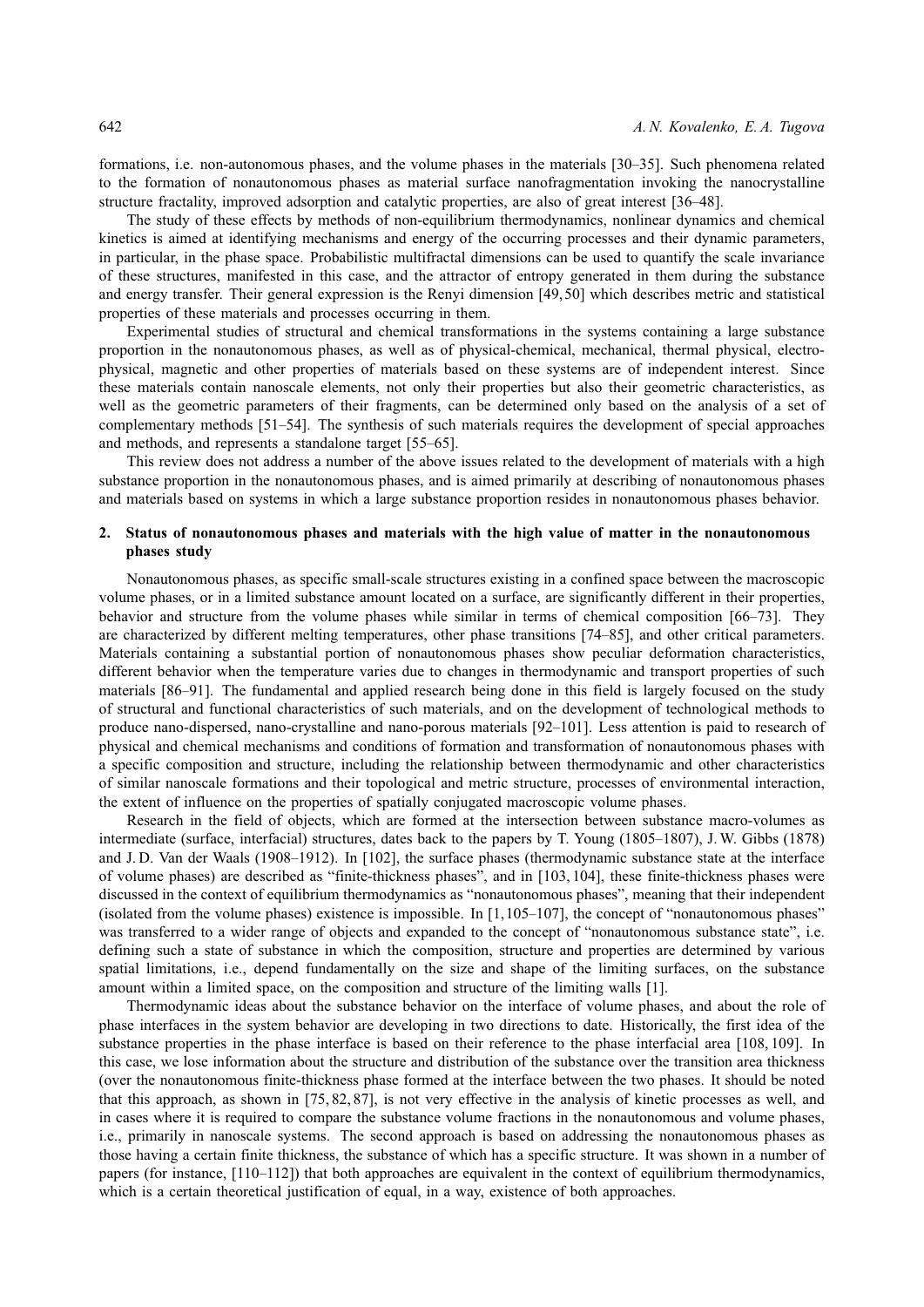Description of the behaviors of polycrystalline materials, other disperse systems, especially those consisting of nanoscale areas of autonomous phases, as well as of the materials at high temperatures, as shown in numerous papers [75, 78–82], gives more prognostic conclusions if the interface areas formed by contact of volume phases are considered as nonautonomous finite-thickness phases. In this approach, determining such parameters as the thickness of nonautonomous phases and their melting point is of considerable interest in the analysis of the behavior of both single- and multiphase powder and polycrystalline materials. [1, 75, 82, 87, 113–116] lists a variety of expressions to describe the temperature dependence of the nonautonomous phase thickness. The basic conclusion from these expressions is the fact that if the nonautonomous phase thickness has nanometer and sub-nanometer dimensions at relatively low temperatures, it increases sharply with temperature rise and with the approach to the melting point for solids, or to the critical point for liquids, thus becoming comparable to the size of volume phases. The most detailed variant of this dependence seems to be achieved in [117]. Another important property of the nonautonomous finite-thickness phase is its melting point. If early papers [75, 78, 80, 81, 117, 118] provided discussion that the melting temperature of surface (nonautonomous) phases may differ from the melting temperature of volume phases of the same composition, the recent papers generally consider only the value of these differences and expressions describing the dependence of the melting temperature of different nonautonomous phases on certain parameters [13,15,95,97–99,108,214]. Information on the component distribution between the nonautonomous and volume phases, which makes it possible to predict the material properties and behavior over a wide temperature range, is of great importance for the analysis of polycrystalline and other disperse systems [78, 79, 117]. In this respect, it should be noted that there is a significant advantage, explained in detail in [78, 82], of considering the component redistribution between the volume phases and the nonautonomous finite-thickness phases, as compared to the approach considering the concentration of impurity components at the volume phase interface as their adsorption or segregation on a two-dimensional surface. However, the latter way of consideration is widespread and also provides useful information for analyzing the properties and behavior of materials [1, 6, 13, 15, 71, 95, 97– 99, 105–107].

Consideration of nonautonomous phases as finite-thickness ones enables to analyze, in particular, the possibility of forming in them not only static but also dynamic structures resulting out of transformation processes and mass transfer in them [84, 119–125]. This possibility was used to analyze the behavior of both synthetic materials [1, 6, 13, 15, 71, 95, 97–99, 105–107, 112, 123] and natural objects, in particular, in the behavioral analysis of ice and massive bodies in ice [113, 126–130].

The structure and contribution of nonautonomous phases and properties of polycrystalline materials are greatly influenced by the size and misalignment degree of crystallites in their composition [131–135]. The thickness, structure, composition, and properties of the intercrystalline layer (nonautonomous phase) vary by the crystallite misalignment degree [1, 13, 27, 30, 40, 59, 71, 73, 85]. The ratio between crystallite size and intercrystalline layer thickness (nonautonomous surface phase), in turn, determines the volume fractions of crystallites and intercrystalline formations in the polycrystalline material [75, 78–82, 105, 106]. Moreover, any chemical interaction during a solidphase reaction involves the mass transfer of components across the phase interface. For solid-phase reactions, the reaction zone is localized at the phase interface which is structurally heterogeneous, and therefore heterogeneous in its chemical activity. According to the data available [75, 78–82], the mass transfer of components is much swifter in nonautonomous phases (surface, grain boundary, interface areas) than in granule volume under certain conditions. The interest in considering nonautonomous phases as objects with properties unlike those of volume phases is more related to their melting processes. The process of melting is essential for describing the solid-phase process activation which occurs at the melting point of the nonautonomous phase [1, 13, 15, 59, 62, 75–82, 136, 137]. Melting of nonautonomous phases in polycrystalline systems is a key transformation that generally affects the system behavior, while the melting point of nonautonomous phase  $(T_{m2n})$  becomes one of the key parameters relating to the outset of transformation  $[1, 13, 15, 59, 62, 75–82, 136, 137]$ . As shown in  $[75–82]$ , the mass transfer of a substance will be carried out mainly in liquid-like nonautonomous phases in dispersed, including heterophase, systems, especially in case of small, nanoscale and submicron, granular sizes at temperatures  $T > T_{m2n}$ .

This statement is supported, for instance, by the case of autocatalytic solid-phase reaction of chrysoberyl formation, as described in [138]. A large number of papers, both on the subject of analysis of the activation temperature in sintering and inelastic deformation of materials [139, 140] and on that of the analysis of solidphase reaction mechanisms [141–151], show that all these solid-phase processes start in the systems only after the nonautonomous phase has transitioned to a liquid-like state, i.e., they are liquid-phase reactions in a sense, as stated in [75, 78]. As another example, we can compare the findings from the study of Ruddlesden–Popper phase formation kinetics from different reagents [151–168] with data on the values of some temperature transformations in the  $\text{Ln}_2\text{O}_3$ –SrO–Al<sub>2</sub>O<sub>3</sub> system [169–173], in which the compounds are formed that are promising for the production of functional and structural high-temperature materials [174–180]. This comparison has shown that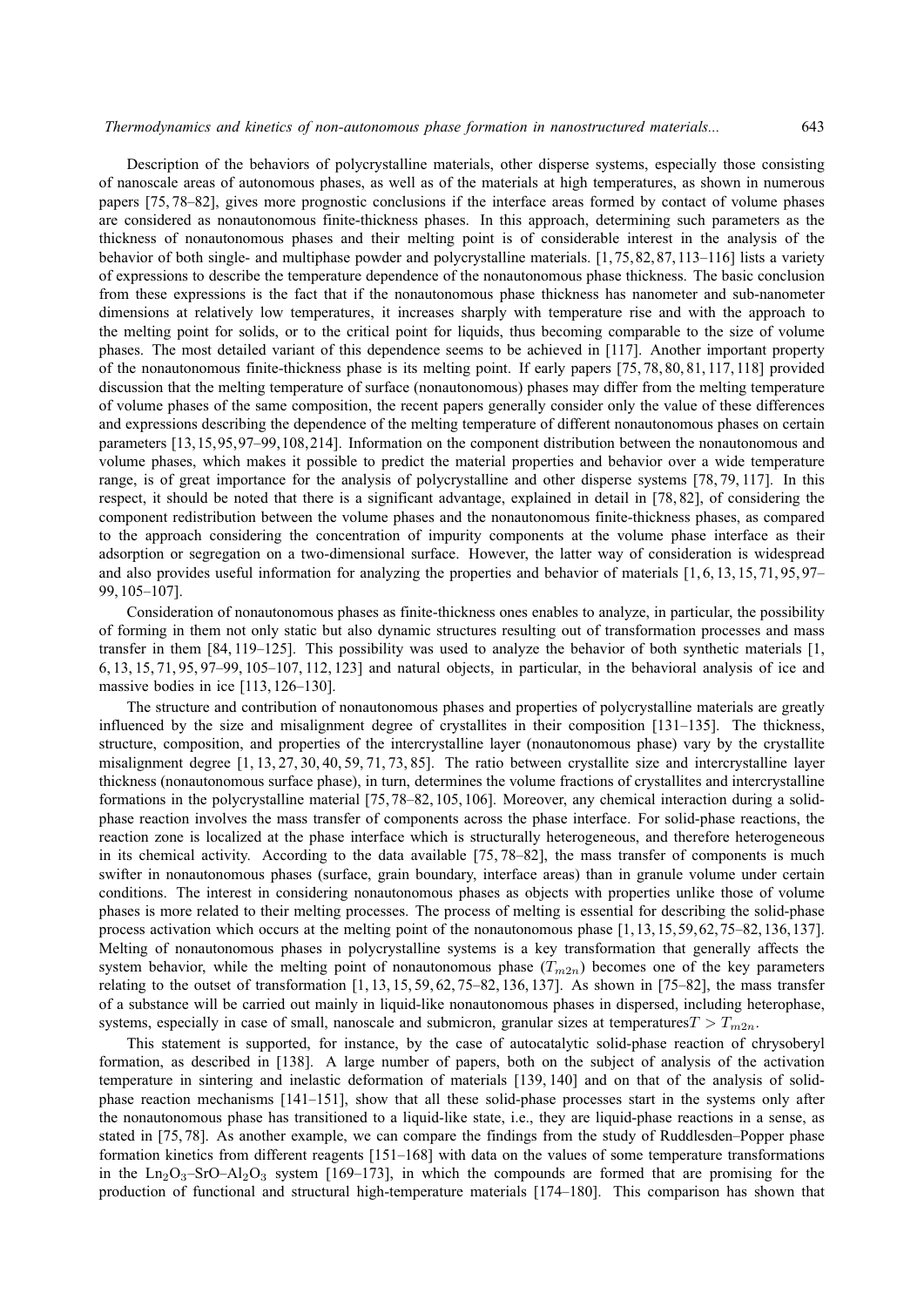solid-phase reactions are activated in the system considered only after the nonautonomous phases have transited to a liquid-like state, as may be concluded on the basis of these papers [1,15,59,75,78–82,84,133,138–140,142,144].

The transition to nano-sized reagent particles leads to a significant increase in the volume fraction of nonautonomous phases in the reaction system [1, 117, 118]. The diagram shown in Fig. 1 illustrates the relationship between nonautonomous phase fraction and the particle size.



FIG. 1. Dependence of nonautonomous phase volume fraction in disperse system *vs* autonomous phase particle sizes [1]

A sharp increase in nonautonomous phase fraction in the area of nanoscale particles shows that the use of nanoscale reagents should intensify the interaction between the solid-phase components. Chemical reactions between nanoparticles should go much faster than in the case of the interaction between micro- and macroscale particles. In this regard, it seems important to develop methods which produce nanocrystalline powders of various compositions that could be precursors for the synthesis of multicomponent compounds [181–191]. However, as shown in [12, 60, 145], reducing the size of reagent particles would not imply a certain increase in the speed of their interaction. At the same time, a temperature rise above the melting point of nonautonomous phases, as shown by numerous literature data, always results in a sharp increase in the speed of component interaction in solid-phase systems. In view of the above findings, it can be concluded that an important line of research is the study of phase formation mechanisms in the systems with nanoscale reagents, inter alia, with nanoscale spatial limitations, i.e. of the processes in nanoreactors [17,192–195]. Not only the "soft chemistry" methods [5,13,37,41,59,97,196,197], but also the methods based on precursor combustion [11, 61, 95, 99, 190, 198–200], in particular, the solvent combustion method [11, 16, 21, 22, 62, 95, 99, 190, 198–200] are effective for producing materials with a high proportion of nonautonomous phases.

The features of nanodispersed systems related to the phenomenon of "quantum-dimensional effects", to the changes in the crystal structure of nanoparticles by contrast to macroscale crystals, to the increased proportion of the nonautonomous phase atoms being under conditions other than those of the volume phase atoms (another coordination number, another symmetry of the local environment, the absence or other pattern of the long-range order), as well as the non-equilibrium nanoparticle state evolving due to extreme synthetic conditions, affect the properties of nanomaterials. In particular, there is a change in the following properties: mechanical – increased solidity in combination with high plasticity; electrical – small particles becoming semiconductors; magnetic – extreme dependence of magnetic properties on the particle size, with the transition to superparamagnetism; thermal – lowered sintering temperatures, changed temperatures of polymorphic transformations due to high proportion of the liquid-like nonautonomous phase; optical – changed radiation and absorption spectra; chemical – increased reactivity, etc. [115, 201–216]. As follows from the findings of a number of studies on the nanocrystals formation, their structure and properties are often governed by the chemical and thermal background of the original compositions and by the their formation mechanism [59, 95, 97–99, 119–121].

Applying the concept of nonautonomous finite-thickness phases was promising not only in terms of describing the behavior and properties of synthetic materials, but also in terms of analyzing natural systems. Previous studies [29, 215] illustrate the role of nonautonomous phases in mineral formation and their influence on properties of minerals. Such phenomena related to the nonautonomous phase properties were discovered as surface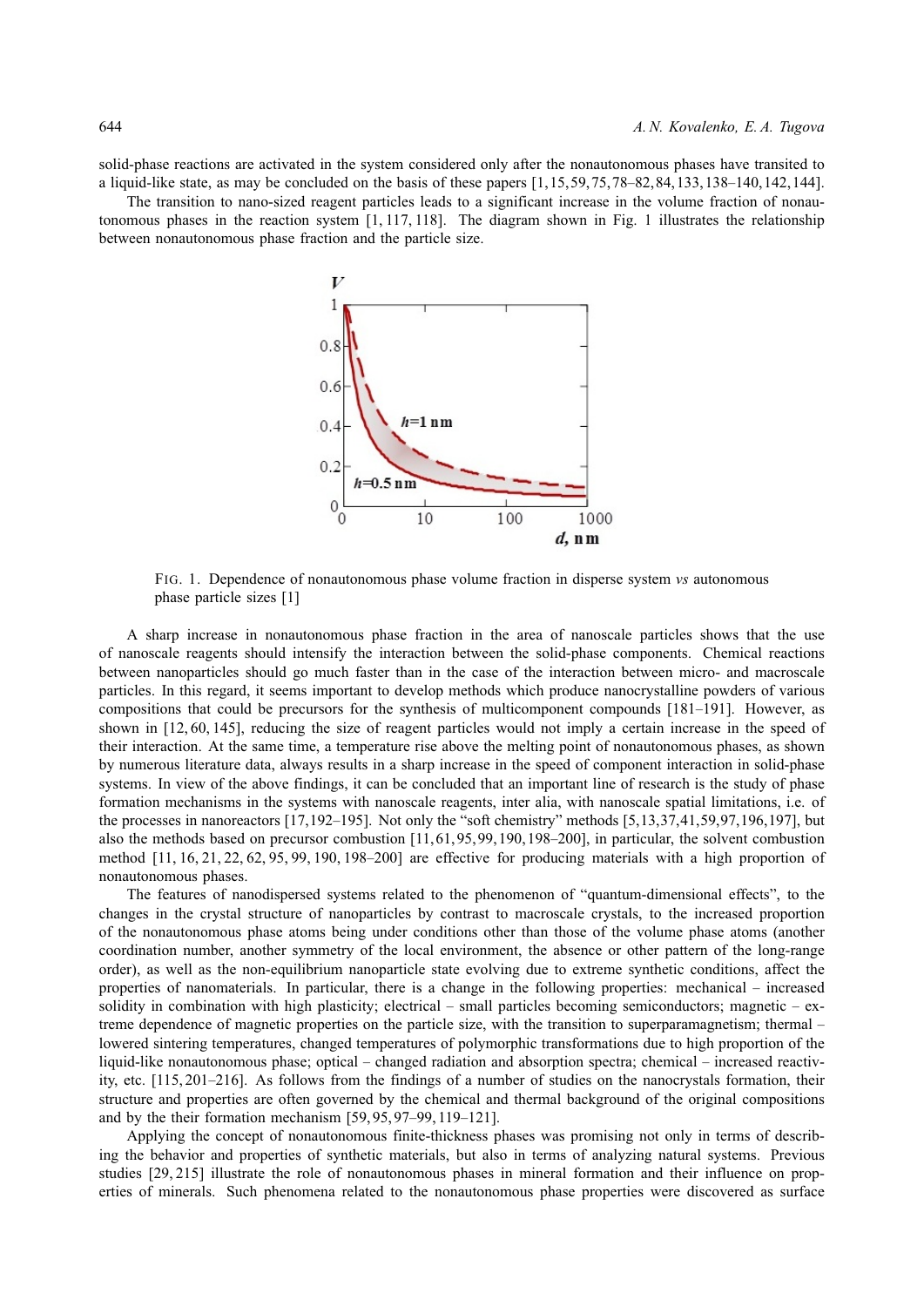nanofragmentation, evoking fractality of nanocrystalline structures and absorption of the elevated impurity element concentrations, both incompatible with the autonomous phase structure in the crystal-chemical sense and compatible (isomorphic) impurities. The possibility to describe the volume phase interfaces as nonautonomous phases of finite thickness, which transition temperature to a liquid (liquid-like) state is lower than the melting point of the volume phase of the same composition, made it possible to explain many features of the ice behavior [113, 126, 129].

Despite the above-mentioned examples of successful use of the concept of nonautonomous finite-thickness phases in terms of equilibrium (local-equilibrium) thermodynamics, this approach is quite limited and cannot always provide an adequate thermodynamic description of how the actualized structures are formed or identify conditions of their self-organization and methods to control interaction of disproportionate structural substance elements in the material. It is necessary to involve the methods of non-equilibrium thermodynamics and physical-chemical kinetics, along with further development of model concepts of disproportionate structural element interaction. Herewith, along with kinetic characteristics, the entropy indicators of internal conversional instability of energy related to the increasing role of conjugated thermodynamic flows and forces, to the emergence and maintenance of organized non-equilibrium states as so-called "dissipative" space-time structures of the substance are used for thermodynamic evaluation of non-equilibrium in ongoing processes and conditions of self-organization of these systems [217]. It is shown, as exemplified by [218], that in two-phase media with ongoing dissipative processes, the fluctuations of their characteristics become more favorable energetically than stationary conditions, providing smaller energy dissipation (entropy production). Increased parameters of the system state, while approximating the critical point, lead to abnormal growth of large-scale density fluctuations and the development of thermodynamic substance instability – the phenomenon which is theoretically described based on the idea of "scale invariance (scaling)" to characterize the thermodynamic potentials by generalized homogeneous functions of the non-integer (fractional) order relative to their fields [219–221], and its practical application makes it possible to disperse materials up to nanoparticles under the influence of powerful energy flows, in particular, with the electric conductor explosion (ECE), experiencing the aggregate state transition through "solid-liquid-gaseous-plasma" [222]. There are great prospects for developing this line if ECE would be implemented in various chemically active media, in particular, in supercritical aqueous fluid to produce nanoscale metal oxides with a high proportion of the substance in the nonautonomous phases [223]. The arising objectives to describe the kinetics of heat and electricity transfer in various components to such a system (metal, liquid, vapor, plasma, supercritical fluids) are usually considered through the ideas of percolation theory and models of effective coefficients of inhomogeneous media [224, 225]. They are built with aprioristic ideas about the typical sizes of heterogeneities, their mutual arrangement, the volume concentration, the nature of mutual contacts, etc. At the same time, the relationship between the transfer coefficients of each component and the characteristics of physical state of the substance (usually, the temperature and density) are assumed to be known. It is important to highlight that for liquid-metal and plasma media, the transfer coefficients are increasingly governed by the interaction between free electrons and small-and large-scale density fluctuations, along with temperature increase and approximation to the critical point of the substance [226]. In the vicinity of the critical point, this factor can be decisive for the calculation of effective transport coefficients of inhomogeneous medium and requires detailed consideration. Model concepts for the interaction of disproportionate substance structures are exemplified by the supramolecular model of eutectic [227, 228] where, in contrast to the classical supramolecular ensembles [229], it is possible to violate the principle of geometric and topological complementarity, that is, the mutual consistency between the substrate and the receptor, including at the level of formation of intermolecular bonds [230, 231]. The results of calculations performed for one-dimensional approximation within the classical Frenkel–Kontorova statistical model [232], as presented in this paper, demonstrate that suprastructures may organize themselves out of disproportionate substance structures and show that the probability of fragmentation for nonautonomous metastable suprastructures increases dramatically with an increase in the initial disproportion and with the formation of sufficiently strong intermolecular bonds. With due account to the above-mentioned significantly distinguishing properties of the substance in such "nonautonomous states" ("nonautonomous phases"), there are certain prospects for production of new functional materials with a high concentration of nonautonomous phases which use the features of metastable and intermediate structures formed as a result of these interactions, such as in the experimental material of the lithium-ion battery cathode [233]. However, there are still pending issues related to the approach of nonautonomous suprastructures to relaxation.

Research in the field of synthesis of new compounds with a high content of nonautonomous phases is aimed at both producing original functional materials with variable performance properties and developing related technologies for their production. In this regard, the synthesis of nanoceramics and other materials of constructional and functional purpose [3, 4, 7, 8, 24, 76, 192, 234–246], in particular, materials intended for use in thermoelectric energy converters [240, 241], ferrites [13, 25, 52, 59, 64, 97–99, 107, 145], high-temperature superconductors [175, 238, 244],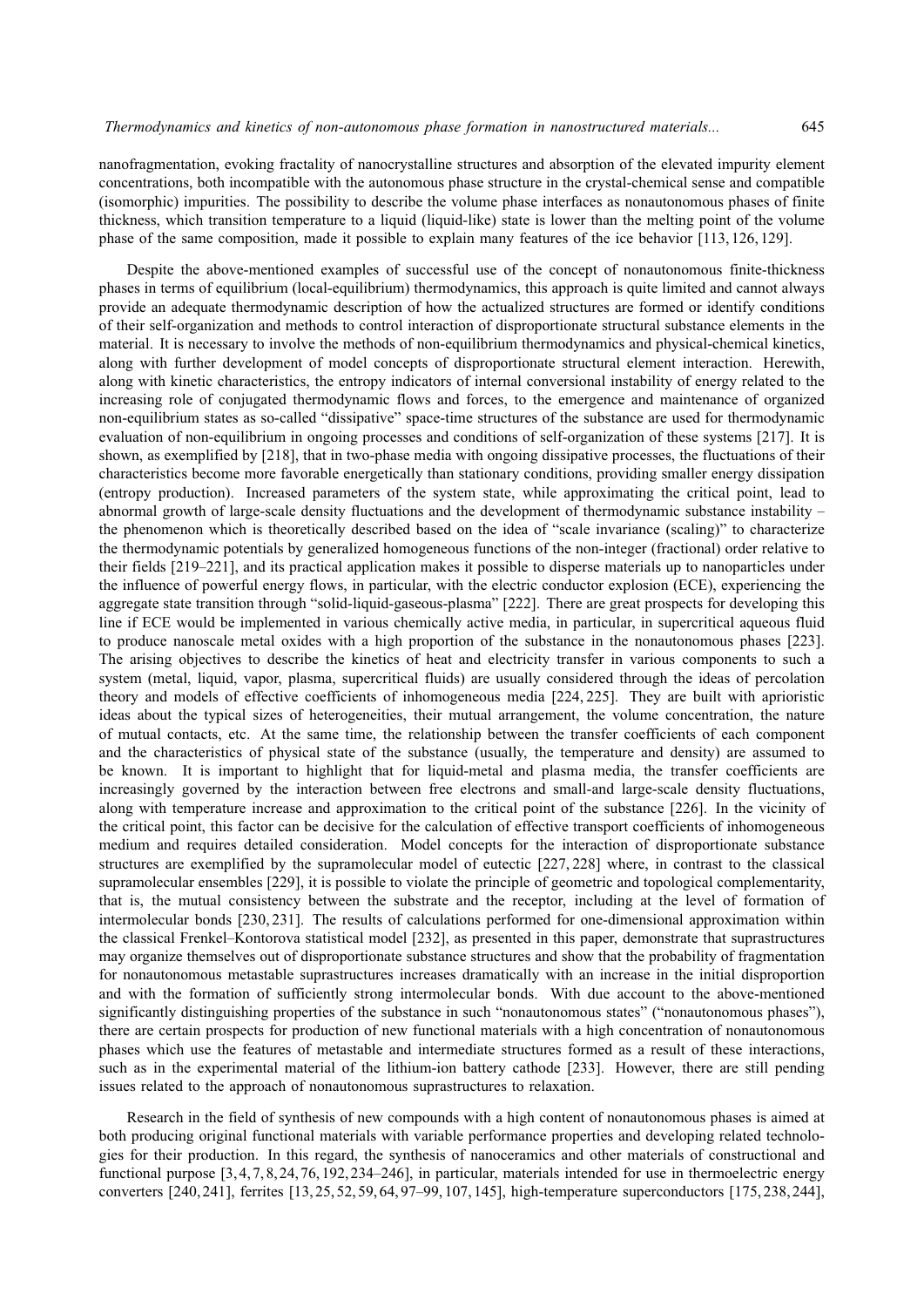catalysts [13, 22, 36, 37, 39, 40, 46, 60], radioactive waste immobilization matrices [236, 237, 239], is of great interest among the developments noted in Section 2.

The analysis confirms the scientific and practical relevance and prospects of the follow-up studies on thermodynamics and kinetics of nonautonomous phase formation and transformation both to identify the fundamental laws of interaction between macro-, micro - and nano-structural substance units and to produce new materials with a large proportion of nonautonomous phases with variable functional properties.

## **3. Thermodynamics of the systems which include nonautonomous interphase areas and conjugated macroscale substance volumes**

In thermodynamic analysis, the nonautonomous phase is represented as an intermediate small-size interphase region with a typical sub-nanometer to nanometer thickness at relatively low temperatures which separates the surrounding macroscopic volume phases, different in composition, properties, and structure, through the open boundaries of which the system can exchange energy and substance. The forces of interatomic and intermolecular interaction manifested at these boundaries are macroscopically characterized by the surface tension, the value of which in the area of interface will vary in the direction of transition from one volume phase to another, and remain the same for all directions in the area of volume phases. Thermodynamic characteristic of the work link between the forces of surface tension  $\sigma$ , with the change in internal energy dU and other parameters of the open system of variable composition, in the formation of interface region with the volume  $dV_f$  and the flat surface area  $dA_f$ , is the combined ratio of the first and second laws of thermodynamics  $dU = T dS - P dV_f + \sigma dA_f + \sum_{i} \mu_i d n_i$ , where  $P$  is the external pressure of the system, against which the interface region is formed;  $dS$  is the system entropy variation during nonautonomous phase formation at a temperature T;  $\mu_i$  and  $n_j$  are chemical potential and the number of moles of the j-th component in case of variations in the interphase substance content in the mass transfer. In case of the liquid or gaseous substance state and the curved interface, the pressure in the interfacial region will exceed the external pressure by the value of Laplace additional pressure  $P_L = \sigma(1/R_1 + 1/R_2)$ , where  $R_1$  and  $R_2$  are the curvature radii of two mutually perpendicular sections of the meniscus [247]. A large number of different experimental methods to measure directly the surface tension have been developed for these media, in contrast to solids where this is not possible, except for a few special cases, and calculation methods based on different models to describe the solid surface and surface energy are used to measure the surface tension (see, for instance, [248]).

#### **3.1. Equilibrium states of nonautonomous phases**

The thermodynamic equilibrium states and quasi-stationary equilibrium processes are usually characterized by well-known thermodynamic functions. Their definitions for the macroscopic volume phases of constant composition are given as conventional expressions of enthalpy  $H = U + PV$ , the variation of which governs by the thermal effect of isobaric process, Helmholtz free energy  $F = U - TS$ , the variation of which governs a part of internal energy that can be converted to the external work of the system in an isothermal process, Gibbs free energy (enthalpy)

$$
G = H - TS = U + PV - TS,
$$

the variation of which governs the total enthalpy and entropy effects, and the total system work minus expansion in isobaric-isothermal processes, as well as other thermodynamic potentials depending on the set of parameters used to describe the system state [249]. However, for the interphase region with an open interface, these functions are also related to the work of surface tension forces and the work of mass transfer forces [110, 111]. Thus, from the differential form of the above definitions of thermodynamic functions

$$
dH = dU + PdV + VdP, \quad dF = dU - TdS - SdT,
$$
  

$$
dG = dH - TdS - SdT = dU + PdV + VdP - TdS - SdT,
$$

based on the core equations for internal energy, it follows that the net mechanical system work

$$
dW = -PdV + \sigma dA_f = -[dF]_{T,ni},
$$

related to the changing volume and surface of the interphase region under conditions of constant temperature  $(dT = 0)$  and at constant substance content  $(dn<sub>j</sub> = 0)$  is determined by the decrease of Helmholtz free energy. Herewith, the respective variation of the internal energy  $dU$  causes an increase in the system entropy  $dS =$  $(dU - dW)/T$ . Integration of these equations at constant values of intensive parameters (i.e. not dependent on the mass of the system) according to the Euler theorem on homogeneous functions results in the following expressions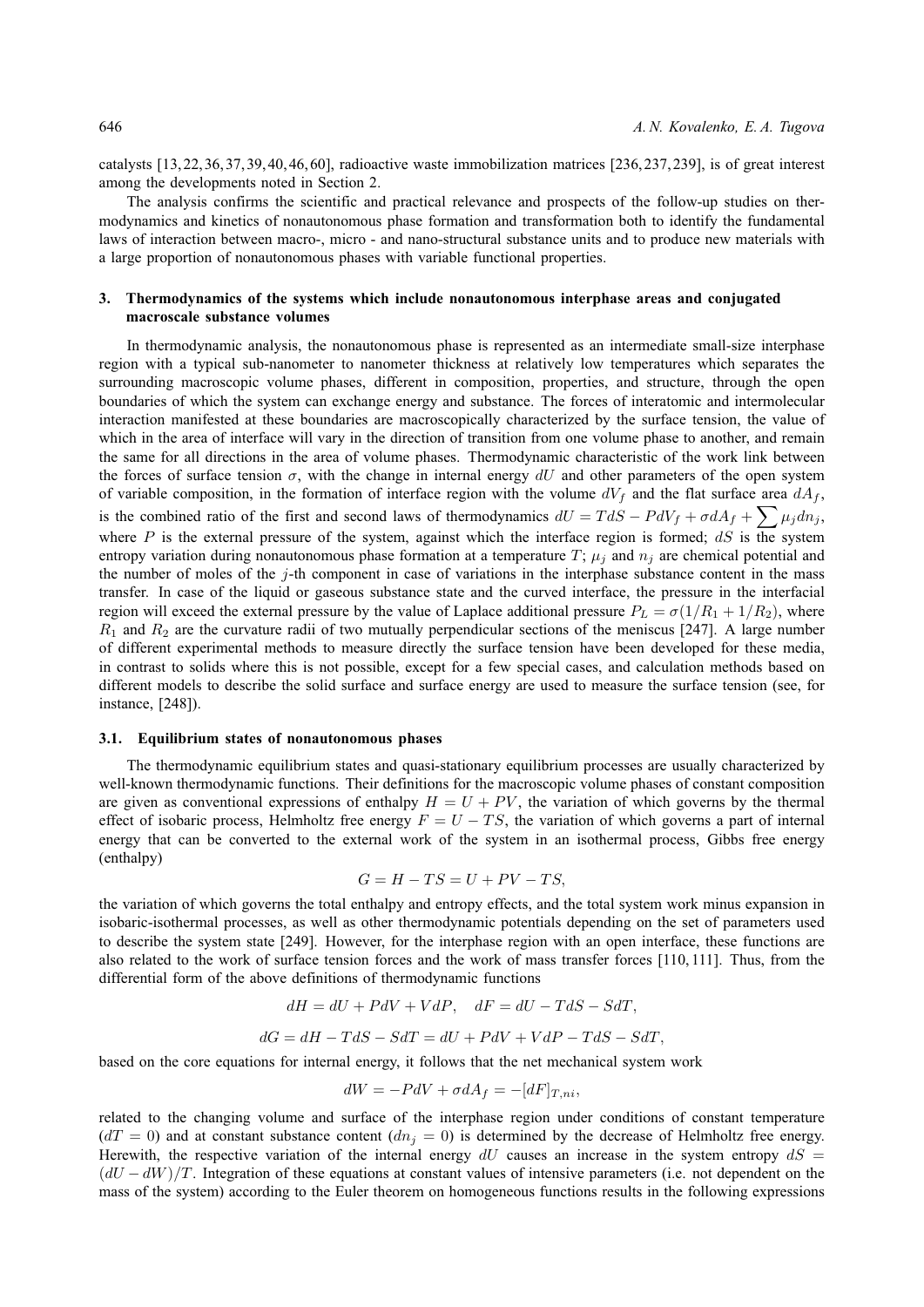for thermodynamic potentials of the interphase region, different from their usual expressions for volume phases due to the presence of an additional summand  $(\sigma A_f)$ :

$$
U = TS - PV_f + \sigma A_f + \sum \mu_i n_i; \quad H = TS + \sigma A_f + \sum \mu_i n_i;
$$

$$
F = -PV + \sigma A_f + \sum \mu_i n_i; \quad G = \sigma A_f + \sum \mu_i n_i.
$$

This illustrates that in the region of phase interface, changes in the extensive properties will result in specific expressions for partial thermodynamic quantities (substance properties), as well as their ratios to the normal integral properties, in particular, for chemical potentials and their ratios to the Gibbs thermodynamic potential as a corollary of the Gibbs–Duhem equation. Similarly, the Gibbs–Duhem equation itself will differ, which links the intensive (system mass dependent) parameters for each phase of the multicomponent heterogeneous system

$$
SdT - VdP + Ad\sigma + \sum n_i d\mu_i = 0,
$$

where  $n_i$  is the number of particles of the *i*-th component, given their different phase state. This ratio for the phase interface region, at constant temperature T and pressure P values, becomes  $Ad\sigma = \sum n_i d\mu_i$ , from which the Gibbs adsorption isotherm equation  $d\sigma = \sum_{i} (n_i/A) d\mu_i$  is derived easily.

Although the known classical expressions given here show significant differences in the equilibrium thermodynamics of volume and surface phases, however, the local-equilibrium approach used is not able to reveal their self-organization and stability conditions in deterministic and spontaneous perturbations of thermodynamic quantities in non-equilibrium thermodynamic systems, which usually requires the use of physical-chemical kinetics methods. At the same time, the internal entropy production and internal instability values related to the increasing interaction of conjugated thermodynamic flows and forces, to the emergence and maintenance of organized non-equilibrium (metastable) states as so-called "dissipative" spatiotemporal structures of the substance, may be effectively used along with kinetic characteristics in order to evaluate thermodynamic the non-equilibrium of ongoing processes and self-organization conditions in such perturbed systems [217].

### **3.2. Behavior of nonautonomous phases in non-equilibrium conditions**

In contrast to the above commonly accepted approach, the behavior of nonautonomous phases, as well as that of macroscopic volume phases, in non-equilibrium conditions is convenient to be considered based on the analysis of the system entropy alteration caused by irreversible processes, with the assistance of the extreme principles. Using the accepted system energy partition as heat and work during its exchange with the external environment, which is known to be

$$
dU = dQ + dW + \sum n_i d\mu_i
$$

for open systems, as well as the division of entropy variations, as proposed by I. Prigozhin [217], by the sum of two summands  $dS = d_eS + d_iS$ , one of which  $(d_eS)$  is determined by the substance and energy exchange with the external environment, and the other  $(d_iS \geq 0$ , always positive) by internal production due to irreversible processes in the system itself, the following is revealed for various conditions on its boundaries of nonautonomous phases.

1. If there is absolutely no energy and substance exchange, the state of the system, including the volume phases and interphase regions, as known for any isolated thermodynamic system, will tend to the equilibrium state with a maximum entropy value  $S > S_{\text{max}}$ , which is determined by the growth of  $d_iS \geq 0$  at  $d_eS = 0$  due to internal irreversible processes.

2. The  $d_eS$  value is equivalent to the Clausius entropy variation, i.e.  $dQ = T d_eS$ , in case of the energy exchange only and with no substance exchange  $(\sum \mu_j dn_j = 0)$  on the boundary of the system considered, then the energy change is determined by the general expression

$$
dU = Td_eS + dW.
$$

Given the ratio  $dS = d_eS + d_iS$ , it transforms as

$$
dU = TdS + dW - Td_iS,
$$

and as

 $dU = T dS - P dV + \sigma dA_f - T d_i S$ 

after substituting the above expression for work

$$
dW = -PdV + \sigma dA_f
$$

related to changes in the volume and surface of the interfacial region.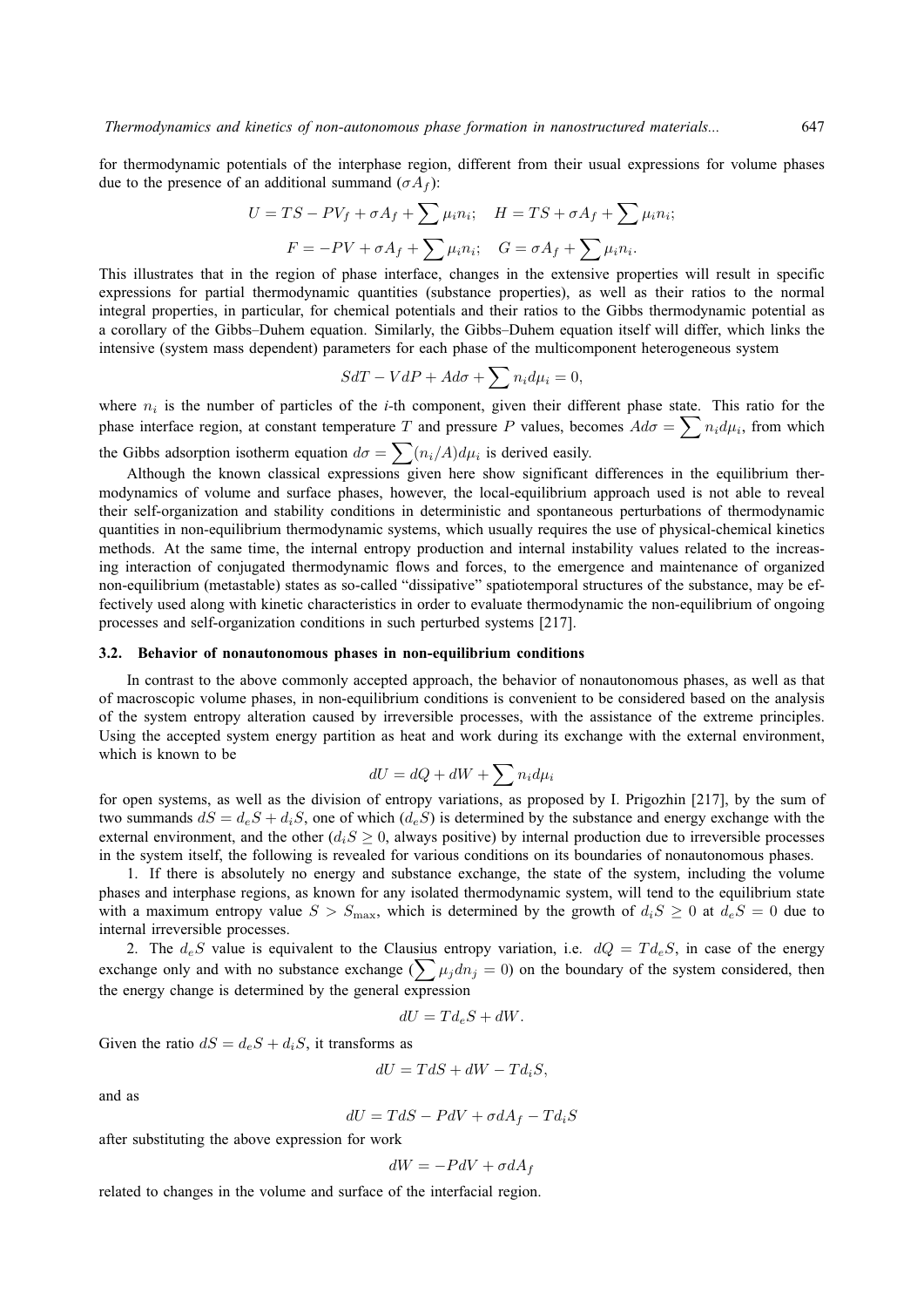It follows that in the conditions of constant temperature  $T$ , volume V and surface A of the interfacial region considered, its Helmholtz free energy  $F = U - TS$  will evolve to the minimum value

$$
[dF]_{T,V,n_i} = [dU - TdS - SdT] = dU - Td_eS - Td_iS = dQ - Td_eS - Td_iS - PdV + \sigma dA_f]_{T,V,n_i} = -Td_iS \le 0,
$$

and its Gibbs free energy (enthalpy)

$$
[dG]_{T,P,n_i} = [dH - TdS - SdT = dU + PdV + VdP - TdS - SdT = -SdT + VdP + \sigma dA_f]_{T,P,n_i}
$$
  
= -Td<sub>i</sub>S \le 0

will tend to the minimum in conditions of constant temperature  $T$  and pressure  $P$ . Herewith, the internal energy

$$
[dU]_{S,V,n_i} = [Tds - PdV + \sigma dA_f]_{S,V,n_i} = -Td_iS \le 0
$$

will tend to the minimum value in conditions of maintaining a constant value of total entropy  $S$  by diverting its internal production to the external environment with  $dS = 0$  at  $d_iS = -d_eS$ , which is also a direct consequence of the second law of thermodynamics.

3. For open systems with external exchange of both energy and substance, these ratios are supplemented by the term  $(\sum \mu_j d n_j)$  which factors into the input of the substance transfer (diffusion) and quantifies the above analysis of the system entropy variation, while preserving the extreme principles of thermodynamic potentials, the minima of which are also points (conditions) of stable mechanical and diffuse equilibrium. It is generally essential to take account of the thermal stability conditions, the expression of which is the enthalpy tending to minimum, with keeping the values  $S, P, n_i$ :

$$
[dH]_{S,P,n_i} = [dU + PdV + VdP = TdS + VdP + \sigma dA_f + \sum \mu_j d n_j]_{S,P,n_i} = -Td_iS \le 0
$$

constant, as well as of the chemical stability conditions in case of chemical reactions in the system, which, however, are not related to the additional specific extreme. The last conclusion follows from the Duhem–Jougeau theorem: the systems resistant to diffusion are resistant to chemical reactions as well [249]. As can be seen, the system state change in externally non-equilibrium conditions, aimed at achieving a stable equilibrium under the principle of thermodynamic potential minima, is related to the positive entropy production  $d_iS \geq 0$  within the system itself due to irreversible processes occurring therein, which, however, occurs in isolated systems, thus determining achievement of their maximum entropy.

#### **3.3. Stability of non-equilibrium states**

Stability conditions of non-equilibrium systems can be considered on the same uniform basis, including of those with deterministic and spontaneous fluctuations of thermodynamic quantities and self-organization of dissipative regimes and structures. Herewith, the quadratic form  $d_iS = \sum J_K dX_K$  is used as a common initial expression to describe entropy production in all irreversible processes according to [217]. It follows from the concept of entropy alteration in each irreversible process as the  $dX<sub>K</sub>$  thermodynamic forces (gradients of thermodynamic potentials) multiplied by the  $J_K$  thermodynamic flows generated by them, for instance, the  $dQ$  heat flow under the action of the difference between thermal potentials  $(1/T_1 - 1/T_2)$ , the dn substance flow under the action of the difference between chemical potentials  $(\mu_1-\mu_2)$  etc. In this case, the synergetic principle of least energy scattering (dissipation), equivalent to Prigozhin's theorem on minimum entropy production in stationary linear systems, which was previously used heuristically in the analysis of limits of energy conversion in high-power facilities, may be assumed as a thermodynamic stability condition [218].

As shown in these papers, it is convenient to use the relative non-stationarity coefficient of the  $\varepsilon =$  $\langle E(J_KX_K)\rangle /E(J_{0K}X_{0K})$  form in order to generally estimate how dynamic perturbations of flows and forces effect the change in entropy production, as compared to their stationary values, and to identify the self-organization parameters on this basis. Herein,  $\acute{E}(J_{0K}X_{0K})=T\acute{S}$  is the value of energy dissipation (entropy production  $\acute{S}$ ) in the system with stationary values of flows and forces,  $\langle E(J_KX_K)\rangle$  is the averaged value of this quantity in the system with perturbed flows and forces, determined by the standard rules of averaging. The value  $\varepsilon = 1$  corresponds to the unperturbed stationary state (mode) of the non-equilibrium system; the values  $-1 > \epsilon > +1$  to the increased or reduced dissipative energy losses at various deviations from this mode. The mathematical formulation of the problem of mode stability and energy-entropy self-organization in this system is reduced to finding the lowest entropy generation value  $\varepsilon = \varepsilon_{\min}$ , depending on the parameters of disturbances. This is quite justifiable even for the systems which suppose a linear relation between thermodynamic flows and forces  $J_K = \sum L_{Ki} X_i$ ,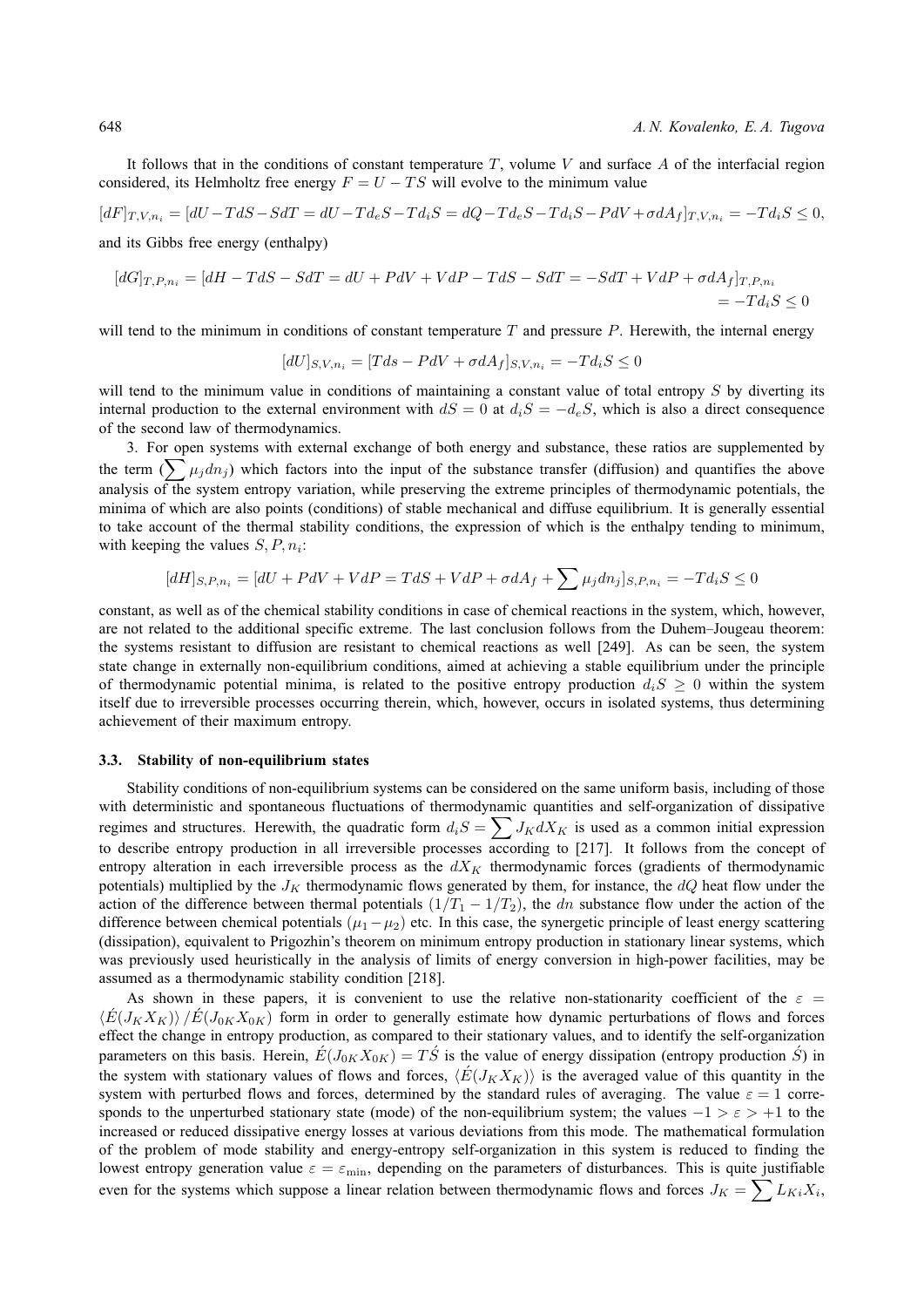in view of the general quadratic (bilinear) function of entropy production from the current flows and forces. In particular, the perturbation coefficient will be:

$$
\varepsilon = \frac{L_{11} \langle X_1^2 \rangle + 2L_{12} \langle X_1 X_2 \rangle + \langle X_{22} \rangle}{L_{11} X_{01}^2 + 2L_{12} X_{01} X_{02} + L_{22} X_{02}^2},
$$

$$
\varepsilon = \frac{\langle J_1 X_1 \rangle + \langle J_2 X_2 \rangle}{J_{01} X_{01} + J_{03} X_{02}}
$$

or

if addressing the energy and substance flows jointly. Since perturbations generally represent an overlay (superposition) of deterministic and random processes, both options have been analyzed. The time averaging is chosen from the two equal averaging variants represented by the ergodic hypothesis of equality between average time and average statistical values of the functions, i.e.  $\langle \vec{E} \rangle = \bar{E}$ , where

$$
\langle \acute{E} \rangle = \lim (1/\tau) \int_{0}^{\infty} E(\tau) d\tau, \quad \bar{E} = \int_{-\infty}^{+\infty} E \psi(E) dE
$$

in case of deterministic periodic perturbations with one realizing function  $E(\tau)$  and the statistical averaging  $\bar{E}$  by the general aggregate or assemblage of random functions in case of random perturbations. Accordingly,  $\tau$  is the period of oscillations;  $\psi(E)$  is the density of the distribution probability of random disturbances. Thus, in the event of deterministic periodic oscillations of flows and forces, which can be considered as a harmonic process with random values of amplitude, frequency and phase  $X_i(\tau) = X_{0i}[1 + n \sin(\omega_i \tau + \nu_i)]$ , the averaged values will be:  $\langle X_i(\tau) \rangle = X_{0i}^2[1 + n_i^2/2], \, \langle X_1(\tau)X_2(\tau) \rangle = 0$  at  $\omega_1 \neq \omega_2$  and  $X_{01} = X_{02}[1 + n_1n_2\cos(\nu_1 - \nu_2)/2]$  at  $\omega_1 = \omega_2$ . According to the structure, these expressions are completely identical to the averaging results if perturbations of flows and forces are a purely chaotic fluctuation, for which the autocorrelation function of relation between two consecutive values in time is the δ-Dirac function, and the probability of distribution density of  $\psi(X)$  random deviations from the average statistical value according to the central limit theorem of the probability theory is expressed as a normal Gaussian distribution law of corresponding dimension.

Similar results are obtained when it comes to any other laws of probability distribution for random deviations of variables from the statistically average values, since the averaged values  $X_1^2(\tau)$ ,  $X_2^2(\tau)$ ,  $X_1(\tau)X_2(\tau)$  are quadratic functions, and the respective characteristics of their scattering are central moments of the second order, from the definition of which these structures result directly.

Minimization of expressions for  $\varepsilon$  leads to the identification of three successive system self-organization modes delimited by the roots of characteristic equation  $\partial \varepsilon/\partial(n_1/n_2) = 0$ . As follows from this analysis, the condition required for energetically efficient self-organization of the thermodynamic systems under consideration, along with achieving the minimum entropy production  $\varepsilon = \varepsilon_{\min}$  in the range of  $\varepsilon_{\min} \le 1$ , is the antiphase  $(\nu_1 - \nu_2) = \pi$  feedback between the input and output flows (forces) carried out through forward and crossed conduction coefficients  $L_{Ki}$ . However, the value of this relation in linear systems with the disturbances considered is insufficient to compensate for dissipative energy losses, except for extremely conjugate systems with  $q =$  $L_{21}/(L_{11}L_{22})^{1/2} = 1$ , where the maximum amplitude values of antiphase oscillations  $n_1$ ,  $n_2 = 1$  can be set at the same frequencies  $\omega_i = \omega_i$ . However, the conditions essential and sufficient for internal instability in linear systems can be realized at lower q values if both flows and forces are simultaneously exposed to disturbances. The amplitude-phase characteristics of their oscillations are set in the range of  $0.5 \le \epsilon \le 1.5$  where the maximum value  $\varepsilon_{\text{max}} = 1.5$  corresponds to the mode of in-phase oscillations of flows and forces  $(\nu_1 - \nu_2) = 0$ ,  $(\nu_3 - \nu_4) = 0$ , and the lowest value  $\varepsilon_{\min} = 0.5$  to the mode of antiphase oscillations  $(\nu_1 - \nu_2) = \pi$ ,  $(\nu_3 - \nu_4) = \pi$  with maximum values of their amplitudes. The negative correlation coefficient

$$
\rho_{ij} = \pm \frac{\langle X_i(\tau)X_j(\tau) \rangle - \langle X_i(\tau) \rangle \langle X_j(\tau) \rangle}{\sigma_i \sigma_j},
$$

where  $\sigma_i = [\langle X_i^2(\tau) \rangle - \langle X_i(\tau) \rangle^2]^{1/2}$ ,  $\sigma_j = [\langle X_j^2(\tau) \rangle - \langle X_j(\tau) \rangle^2]^{1/2}$  are dispersions of variables, with chaotic spontaneous fluctuations of thermodynamic flows and forces meets the latter condition.

The nature and areas of self-organization are more diverse in thermodynamic systems when taking account of nonlinear effects of the transfer at different levels – from the simplest quasi-linear relation between phenomenological coefficients and one or more forces (flows), to the most complex cases of highly nonlinear systems with oscillations of the dissipative function. However, the analysis of the resulting ratio does not reveal fundamental differences from the results presented. This is explained as follows. Although the numerator expression for the relative non-stationarity coefficient  $\varepsilon$ , allowing for nonlinearities, transits from quadratic forms characteristic of linear and quasi-linear systems with one or two real roots of the characteristic equation which delimit the self-organization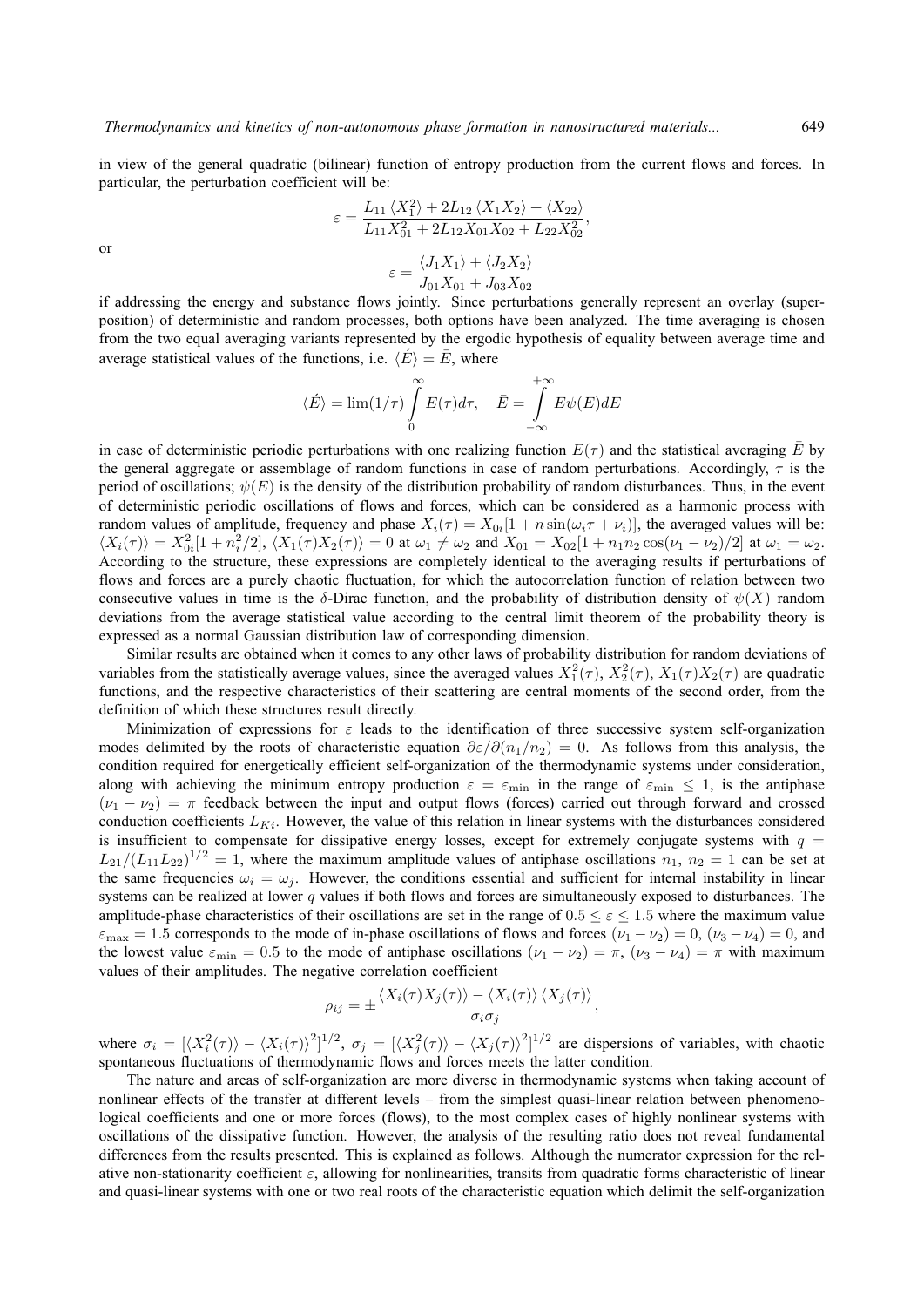area, to forms of higher order which suppose a greater number of real roots and, accordingly, a greater number of self-organized states (modes), the number of positive roots that have a physical interpretation in the delimitation of modes does not increase. The latter is attributed to the fact that the number of sign reversals remains unchanged in the sequence of coefficients of the power polynomial in the expression for the non-stationarity coefficient when determining the dissipative function as accepted, in all cases of systems with a constant number of freedom degrees. Thus, in accordance with the Descartes rule, the uniform limit number of real positive roots of the polynomial is set and, therefore, the uniform global character of behavior of these systems is established with possible local patterns of nonlinearities in the range of complex roots.

## **4. Heat-and-mass transfer and kinetics of chemical reactions in materials with a high content of nonautonomous phases**

A large content of nonautonomous phases is inherent in nanostructured materials, a formational characteristic of which are fractal self-organization processes in non-equilibrium systems [250]. They determine the metricstatistical self-similarity of different-scale composite structures with non-Euclidean (fractional) relation between the rate of increase in the number of elements considered and the increase in their consideration scale. This holds true for almost all synthesis techniques and methods for nanomaterials and is determined by the special role of energy and entropy characteristics of surface layers, by the correlation scale of the substance and energy transfer in different-sized macro-, micro- and nanostructured material units, as well as by the tolerance factor of their interface. Given that the transition (10 – 100 nm) layer from volumetric *3D* material to the two-dimensional *2D* surface may include several subsurface zones with gradual decrease of substance filling in the range of  $3 > D > 2$ at sub-monolayer (0.5 – 1.5 nm) non-stoichiometric zone at the phase interface with dimension  $2 > D > 1$ , or even  $1 > D > 0$ , its properties are governed by a set of physical phenomena of three-dimensional volume, two-dimensional surface, and in some cases even of one-dimensional and point elements. This approach reveals an extensive rank of self-similar transition structures of fractional dimension, in which the internal energy determining the different physical properties of the material, may significantly increase not only by increasing the binding energy and the number of these bonds in the crystalline lattice, but also due to the influence of electrical and chemical surface potential, as well as due to the growth of the entropy factor. At the same time, the kinetic and dynamic characteristics of nanocomposite materials also change significantly, since the energy accumulation level that determines the rate of degradation processes therein is limited by the surface zone thickness, and the energy dissipation has a significantly higher rate in the surface layer than in the volume. This is confirmed by experimental observations of phase transitions on the surface of solids, by measurements of electrical strength and thermal conductivity in the volume and on the surface [251–253]. As shown in [254], a condition for fractal self-organization of non-equilibrium systems is achieving the threshold value of energy dissipation, starting from which the system internal irreversible processes and exchange with the environment are accompanied by excess of entropy return in comparison with its generation. An essential condition for these processes is that there is non-linear feedback between the system and the energy source, as well as fluctuations and bifurcations in the transitions between individual states of the system until it becomes stable with minimal entropy production.

The noted fundamental aspects in fractal ordering of nanostructured materials with a high content of nonautonomous phases are taken into account in the developed models to calculate the heat and mass transfer and chemical kinetics (substance and energy transfer) occurring under spatial and mass limitations of nonautonomous phases. They are analyzed in fractal (fractionally dimensioned) space on the basis of modified Fick / Fourier law and nonlocal coordinate and time transfer equation for fractional order derivatives in the micro-layered medium [255, 256]. Herewith, the transition from whole-order derivatives to fractional-order ones is realized according to the Riemann– Liouville and Riesz–Weyl scheme after averaging the common equation of heat and substance propagation under the assumption that the thermal conductivity and mass transfer coefficients as random functions of the spatial coordinate in a micro-layered medium may be regarded as an integral operator. Its kernel in a statistically homogeneous medium is a product of Green's function which suits both the problem considered and the correlation ratio in averaging the initial equation. Given that the time and space intervals form the Hausdorff–Bezikovich set for the media of fractal structure with phenomena of spatial correlations and memory effect, this transition makes it possible to directly link the indicators of fractional derivatives with the respective ones of fractal dimension in time and space. As a result, without resorting to commonly used numerical methods (for instance, [257]), it is possible to derive the analytical model expressions for diffusion and temperature distribution problems [258], for instance, in classically shaped micro-inhomogeneous bodies (wires, films, plates, rods, bars, etc.), using wellknown constructive models of regular fractal media with a regular geometric structure (Cantor comb  $D < 1$ ; Koch snowflake  $1 < D < 2$ ; Sierpinski sieve and fan, Menger square and sponge  $2 < D < 3$ ), as well as walk models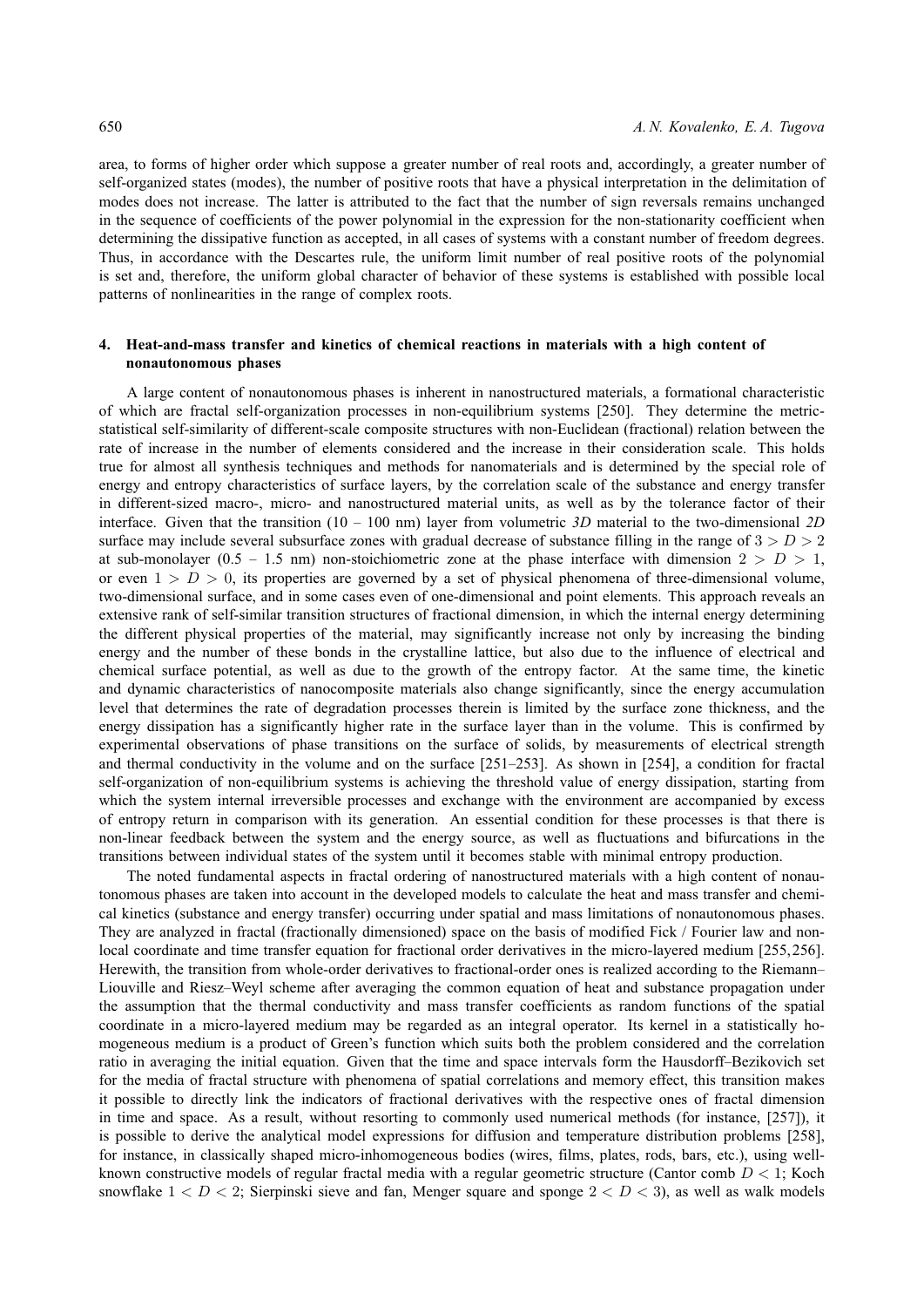with fractal generalization of Einstein's relation. Their equivalent parameters are close enough to replace the real pseudo-regular structures with a fractal model.

The obtained solutions occupy an intermediate position between relaxation and wave behavior in time, and lead to a power dependence on spatial arguments, which is confirmed by the experimental data obtained [259,260]. Thus, in the stationary case compared to the linear temperature distribution in the continuous homogeneous medium layer, the nonlinear temperature distribution with a bulge downward is inherent in the fractal micro-inhomogeneous medium layer dimensioned less than one (Cantor comb), and with a bulge upwards (Fig. 2) in the environment dimensioned more than one (Koch snowflake, Sierpinski sieve, Menger sponge), which is generally consistent with experimental results.



FIG. 2. Temperature distribution in a layer with a fractal structure: 1, 2, 3 – the nature of temperature distribution in a layer of a solid homogeneous medium, of a medium with a fractal dimension more or less than one, respectively [258]

However, it should be noted that this approach is sometimes insufficient to characterize the fractal structures of occasional nature, self-similarity of which cannot be adequately described using only one fractal (Hausdorff) dimension with a constant value, and which requires specifying the range of multifractal dimensions based on the generalized Renyi formula:

$$
D_{Rq} = \lim_{\varepsilon \to 0} \lim_{\tau \to 0} \lim_{m \to 0} \left[ \frac{1}{1-q} \frac{\ln I_{Rq}(q, \varepsilon)}{\ln(1/\varepsilon)} \right].
$$

Herein,  $I_{Rq}(q, \varepsilon) =$  $\lceil$  $\overline{\phantom{a}}$ M  $\sum$ (ε)  $i=1$  $p_i^q(\varepsilon)$ 1 is the generalized Renyi entropy of the q order;  $M(\varepsilon)$  is the minimum number

of "measuring" cubes with an ε edge required to cover the fractal in the *n*-dimensional phase coordinate space of the embedding;  $p_i$  is for the probabilities of visiting the *i*-th cube by the phase trajectory; m is the number of points used to estimate the dimension [261]. Known expressions for the Kolmogorov–Sinai entropy and Kolmogorov– Hausdorff fractal dimension ( $q = 0$ ), Shannon entropy, and the corresponding information dimension ( $q = 1$ ), correlation entropy, and correlation dimension ( $q = 2$ ) follow from this relation as special cases at various q [262]. The change in fractal dimension along the layer of strongly micro-nonhomogeneous material can result in nonuniformity of its thermal and physical characteristics, as experimentally recorded in [263], and, consequently, in undulating temperature distribution (Fig. 3).

The proposed approach helped circumvent the limits of traditional macroscopic models of transfer processes in composite systems with relatively small filler concentrations and with no nonlocal effects of the influence of structural element scale on the rate of the transfer process. They are generalized in the well-known reference book [265] and are based on the generalized conductivity principle tracing its origin to the papers by Poisson, Clausius, Mossotti, Lorenz, Lorentz Maxwell, Rayleigh, Wiener, Lichtenecker, Odelevskii, etc.

One of the important integral effects of multifractal media in composite materials with electro-dual (conductive and non-conductive) components is that the coefficient of effective conductivity that occurs at the percolation threshold during formation of a conductivity chain cluster is independent of the specific arrangement of components when it is determined only by the ratio between their concentrations and electrical characteristics. The solutions obtained for the above models confirm the known results for the model of A. M. Dykhne [266] who identified this relation as  $\sigma_e = [\sigma_1 \sigma_2 / p(1-p)]^{1/2}$ , where  $\sigma_1$  and  $\sigma_2$  are conductivity values of the components, p and  $(1-p)$ are their concentrations.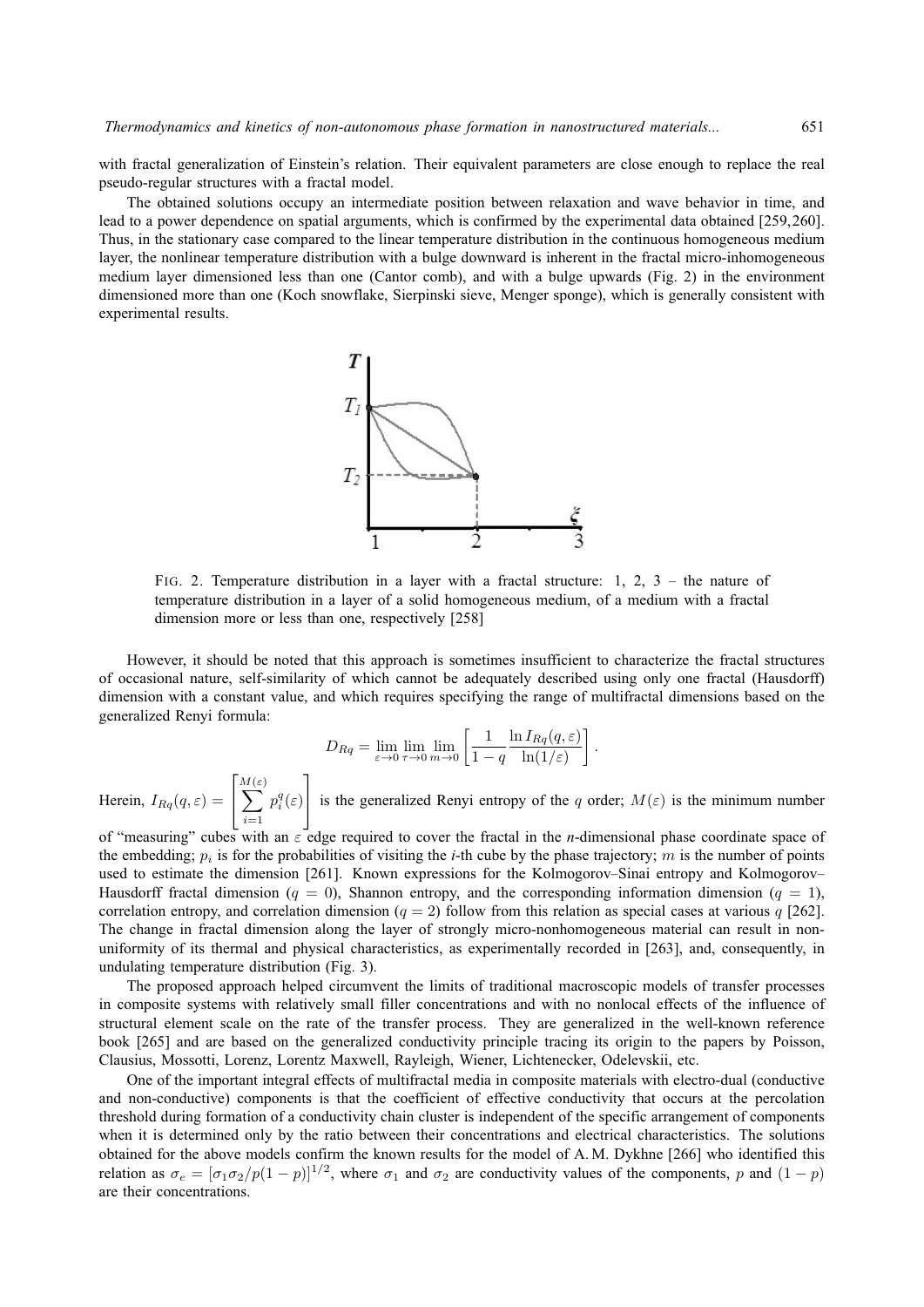

FIG. 3. Comparison of theoretical and measured values of thermal conductivity of sintered TiN– AlN composite: 1 – thermal conductivity determined on the basis of measurements at  $T = 30^{\circ}$ C; 2 – theoretical dependence for the "ideal" mixture of non-interacting components [264]

Modeling of chemical kinetics in the systems under consideration may also be carried out on the basis of nonequilibrium Prigozhin and Tribus's thermodynamic approach, using Janes's formalism for statistical interpretation of the results based on modern information theory in the stage-by-stage consideration of the processes presented in the experimental part of this review. These include the process of hydrothermal synthesis in autoclaves or in an electric underwater conductor explosion which is used to produce oxide nanopowders during high-temperature hydrolysis of precursor salts in the aqueous supercritical-pressure fluid capable of dissolving substances that are almost insoluble under normal conditions. The initial  $pH$  value of the medium, the synthesis duration and temperature, the system internal pressure value are basic parameters determining both the kinetics of the processes and the properties of the resulting products. Since the major cause of homogeneous particle aggregation, related to the surface tension at the phase interface, is absent under supercritical conditions, the supercritical water is able to dissolve substances which are almost insoluble under normal conditions, including some oxides [267–270]. Subsequently, the solid crystalline phase of oxide nanoparticles, of nearly the same size and with a fairly developed surface, is released if creating conditions for the solution oversaturation. The critical degree of oversaturation  $\gamma = c/cs$  can be estimated by expressing the above chemical potential difference  $\Delta \mu = 2\sigma(\infty)Va/R_{cr}$  of the critical nanoparticle nucleus and the phase-forming medium through the substance concentration in the supersaturated solution and its equilibrium solubility  $cs$  relative to the crystalline phase. This results in

$$
\ln \gamma = \ln \left( \frac{c}{cs} \right) = \frac{\Delta \mu}{RT} = \frac{2\sigma(\infty) V a}{R_{cr} RT}
$$

for the perfect solution. The critical size of the spherical nucleus  $R_{cr}$  results from the condition of the maximum  $d(\Delta G)/dR = 0$  of the Gibbs free energy defined as the sum of its volume and surface components

$$
\Delta G = -\frac{4}{3}\pi \frac{R^3 \Delta \mu}{Va} + 4\pi R^2 \sigma(R).
$$

According to [271], it is

$$
R_{cr} = \frac{2\sigma(\infty)Va}{\Delta\mu}
$$

without factoring into the relation between the surface tension and the particle size, and

$$
R_{cr} = l_0 \left[ 1 - \frac{2\delta}{l_0} + \left( \frac{2\delta}{l_0} + 1 \right)^{1/2} \right]
$$

if it is factored into at small particle radii on the ratio  $\sigma(R) \approx \sigma(\infty)/(1+2\delta/R)$  where  $l_0 = \sigma(\infty)Va/\Delta\mu$ ,  $\delta$  is the "tolmen length". The critical Gibbs energy at the maximum point during formation of homogeneous condensation nuclei on the surface of the nuclei emerging spontaneously as a result of fluctuations in the density and concentration of the substance in the system, without regard to the relation between the surface tension and the particle size, will be  $\Delta G_{cr} = (4/3)2\pi R_{cr}(\sigma - 2/3\sigma)$ , or a third of the surface energy of the nucleus. The remaining two-thirds are compensated by the chemical energy component determined by the energy benefit of phase transition. Herewith,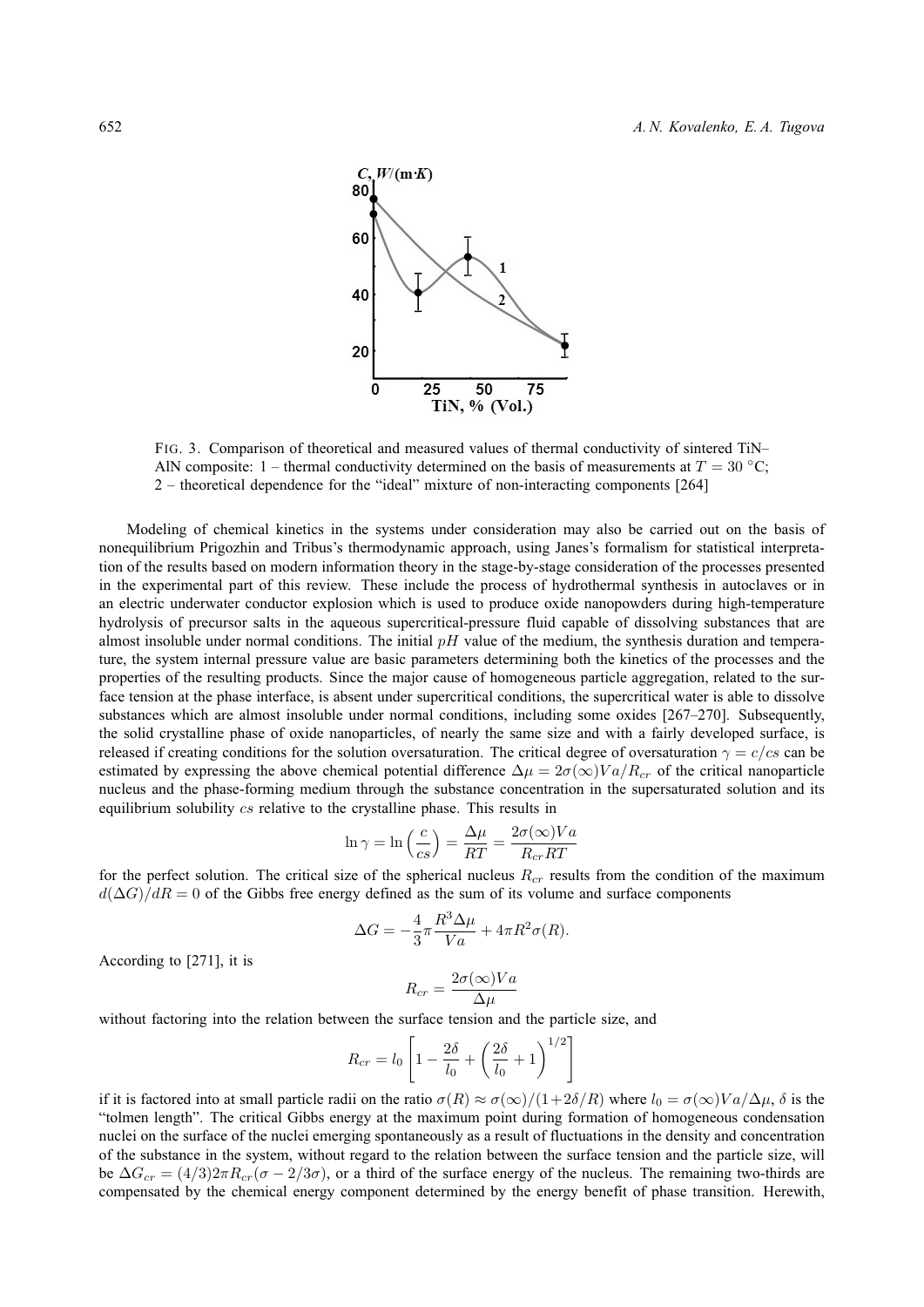$\Delta \mu = 2\sigma(\infty)Va/R_{cr}$ . Similarly, it is possible to make quantitative estimates for heterogeneous condensation in the new phase formation on existing surfaces (vessel walls, foreign substance particles – condensation nuclei), as well as it is also possible to estimate using the equation given in the liquid phase during solution supercooling, in view of the known relation  $\Delta \mu = \Delta H_n - T \Delta S_n = \Delta H_n \Delta T / T_n$ , where  $\Delta T = (T_n - T)$  is supercooling,  $\Delta H_n$  is the process enthalpy. These estimates show that the work of formation of solid nuclei at heterogeneous condensation will be as many times less than the work of a homogeneous process as the volume of the drop nucleus on the surface of the condensation nucleus is less than the volume of the sphere of the same curvature. These estimates relate only to a single nucleus and do not factor into the entropy component of the formation energy in the event of mass of nuclei. The entropy component can compensate the surface energy and provide spontaneous dispersion at low values of interfacial tension. Estimation of nucleus formation conditions in the nonautonomous substance state, [272–287], i.e. the substance being under spatial limitations that do not allow the formation of a critical nucleus of a new phase, in particular, due to the nanoparticles of another phase distributed in these media, is significantly complicated and requires factoring into the structure, composition and properties of the latter [106]. In case of classical nucleus forms (cube, ball, cylinder), it is possible to derive analytical expressions of the relation between their geometric characteristics and the size of the new-phase nucleus [105]. The kinetics of condensation formation of a new phase in hydrothermal synthesis, according to M. Folmer and J. I. Frenkel theory [288, 289], is defined as the rate of occurrence of condensation centers  $I = A_1 \exp[-\Delta G_1/(RT)]$  and the rate of the substance transfer to the resulting condensation centers  $U = A_2 \exp[-E_{\eta}/(RT)]$ . The first of them is proportional to the probability of the condensation centers origin according to Gibbs energy  $\Delta G_1$ , and the second is proportional to the probability of their "survival" according to the activation energy  $E<sub>n</sub>$  of the substance transition from the initial phase to the nucleus surface. The total rate is determined by the product of these probabilities and can show an extreme, depending on the ratio between the energies  $\Delta G_1$ ,  $E_\eta$ , the temperature T and the proportionality coefficients  $A_1, A_2$ .

The applicability of the general thermodynamic approach to the estimation of homogeneous formation of small particles is limited by the condition of a significant excess of the specific surface energy

$$
\sigma(R) \approx \frac{\sigma(\infty)}{1 + 2\delta/R}
$$

over its mean-square fluctuations

$$
\langle\langle\Delta\sigma\rangle\,2\rangle=\frac{kT}{8\pi R}\left(\frac{\delta\sigma}{\partial R}\right)_{P,S}=\frac{kT\delta\sigma(\infty)}{4\pi R(R+2\delta)^2}.
$$

This is done in the case of  $R \gg [kT \delta/\sigma(\infty)]^{1/3}$ . Estimates show that the critical nucleus size may be  $R_{cr} = (5 \div 10) \cdot 10^{-10}$  m at a low condensation temperature, that is, be sized as several atoms. In this case,  $\Delta G$  will vary discretely when the next atom joins, which is incompatible with the thermodynamic theory assumption of continuous change of surface energy and Gibbs free energy. It is essential to shift towards the statistical nucleation theory, based on the interaction parameters for individual atoms and their agglomerates, for example, for Arrefyllius phases.

The kinetic features of nanomaterials production reactions considered in the experimental section of this review, for example, of nanomaterials produced on the basis of solid-phase synthesis technologies or solid-flame reactions of self-propagating high-temperature synthesis where combustion proceeds in the mode of reagent diffusion through a layer of solid products formed, are described satisfactorily enough by the above fractal-diffusion approach. The relationship between the traditional macroscopic characteristics of chemical kinetics and statistical interpretation of thermodynamic reaction parameters based on modern information theory is used for the model evaluation of the rate performance of chemical reactions in the nanomaterial synthesis by gas-flame combustion, occurring in the kinetic mode with the evaporation of solid or liquid reagents, as well as of the kinetics of their interaction with other chemicals. Thus, according to Eyring [290], under the assumption that the reaction rate  $r'$  in a chemically interacting system is proportional to the number of particles  $N_i$  with sufficient threshold energy  $E_i$ , where the total number of particles is N in the system, it is possible to derive well-known Arrhenius's ratio  $r' \approx N \exp(-\beta E_i)$ after minimizing Shannon's expression for the information entropy  $S = -k \sum p_i \ln p_i$  with additional conditions imposed on the sum of the probabilities of all possible particle states and the mathematical expectations of the macroscopic characteristics of the system. It is also possible to link

$$
\frac{\partial(\ln r')}{\partial(1/kT)} = -E_i = -\frac{\Delta E}{N}
$$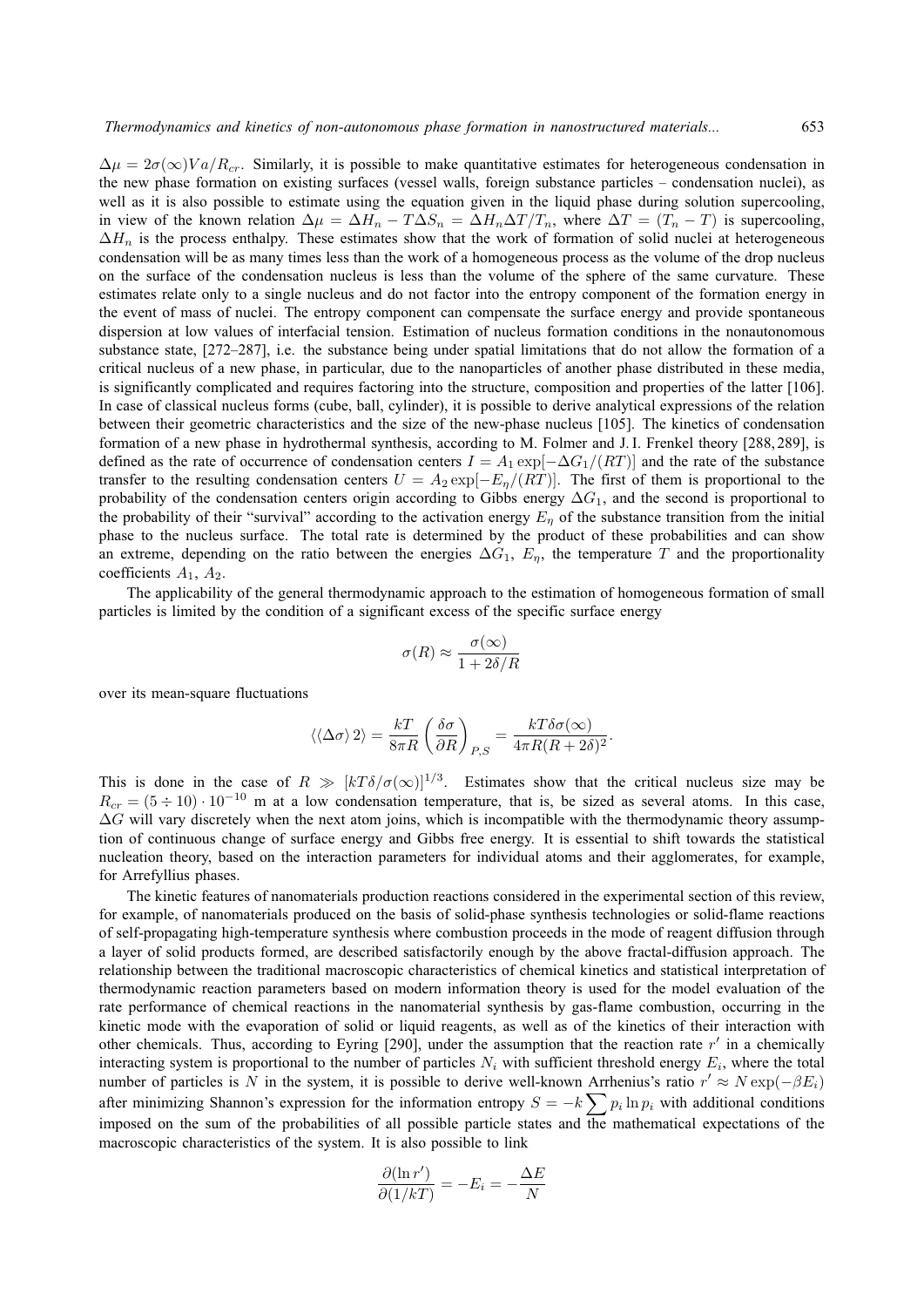$\partial(\ln r')$  $\frac{\partial (\ln r')}{\partial (1/T)} = -\frac{\Delta E}{R}$ 

out of the Boltzmann distribution for the kinetic energy of molecules by its logarithm and differentiation by  $\beta = 1/kT$ , where  $\Delta E$  is the activation energy. The resulting expression is of similar form with the known equation describing the change in the equilibrium constant with that in the temperature and enthalpy of the components, and the change in the free Gibbs energy  $G = U + PV - TS$  through it, and then the change in the proportion of the reacted particles  $\alpha = -\mu/RT$  of their total  $N_i$ . Herein, Gibbs chemical potential  $\mu$  and Gibbs specific free energy (per particle) are coincident in case of the pure substance, while Gibbs free energy is defined as the sum of all components  $G = \sum (\mu N)$  for all elements in case of the substance mixture.

R

The relationships presented also make it possible to determine the concurrent entropy variation  $S$  attributed to the ongoing chemical reactions and to assess the behavior of nonautonomous phases in non-equilibrium conditions, as well as to analyze the overall system stability in accordance with thermodynamic criteria presented earlier, involving the extreme principles.

#### **5. Conclusion**

Analysis of the problem of designing new functional materials with variable performance characteristics indicates a great role in its solution of special small-size micro- and nanoscale objects formed as intermediate (transitional) structures in a limited space between the macroscopic volume phases and with a limited substance amount. They differ greatly in their properties, structure and composition of the relevant characteristics from the volume phases and cannot thermodynamically exist in isolation from them as autonomous phases. It distinguishes fundamentally the nonautonomous phase from autonomous ones. This also determines the features of thermodynamics and kinetics of interaction of disproportionate structural units of substance in the material, the conditions of their self-organization and control methods for such interaction in the material synthesis, as important in fundamental and applied terms, but not always considered in the development of material technology.

Studying the behavior and properties of nonautonomous phases requires the use of various methods and approaches, in particular, theoretical and experimental methods of nonequilibrium thermodynamics, chemical kinetics, nonlinear dynamics and fractal analysis. The results presented show that great opportunities for providing the required functional properties of materials are related to the use of nanocomposites, which, as a rule, include a significant proportion of nonautonomous phases. The unifying characteristic of their formation in nonequilibrium systems is that of fractal self-organization. They determine the metric-statistical self-similarity of different-scale structures with non-Euclidean (fractional) relation between the rate of increase in the number of considered elements and the increase in the scale of consideration. This holds true for almost all technologies and methods for nanomaterial synthesis and is determined by the special role of energy and entropy characteristics of nonautonomous phases, the correlation scale of substance and energy transfer in different-sized macro-, micro- and nanostructured material units, as well as by the tolerance factor of their interface. At the same time, kinetic and dynamic characteristics of nanocomposite materials are also significantly changed, since the energy accumulation level, which determines the rate of degradation processes therein, is limited by the size of the border zone where the rate of energy dissipation is significantly greater than that in the volume. Achieving the threshold value of energy dissipation, starting from which irreversible processes are accompanied by excess of entropy return over its generation inside the system and in its exchange with the environment, is a condition of structural self-organization realized if there is nonlinear positive feedback from the energy source. Bifurcation transition of nonequilibrium systems to a stable state with minimal entropy production can be facilitated by antiphase deterministic and chaotic spontaneous fluctuations of thermodynamic flows and forces with negative correlation coefficient.

These factors generically determine the structural and energy approach to improve the design of functional materials with variable performance properties based on the use of nanoscale reaction zones with ongoing heat and mass transfer, chemical and phase transformations both in a relatively slow diffusion mode of hydrothermal or solid-phase high-temperature synthesis and in a high-speed kinetic mode of precursor medium combustion. Experimental studies of the effect of phase composition heterogeneity on the change in functional properties and stability of nanocomposite materials with a large proportion of nonautonomous phases generally confirm these ideas.

Promoting the concept of nonautonomous phases and their genesis in the areas discussed above opens up certain reserves for solving the problems of physical and chemical design of new functional nanocomposite materials which consist largely of nonautonomous phases, for developing technologies for their synthesis and consolidation, which ensure saving of the individual properties of nanoscale objects in the system.

or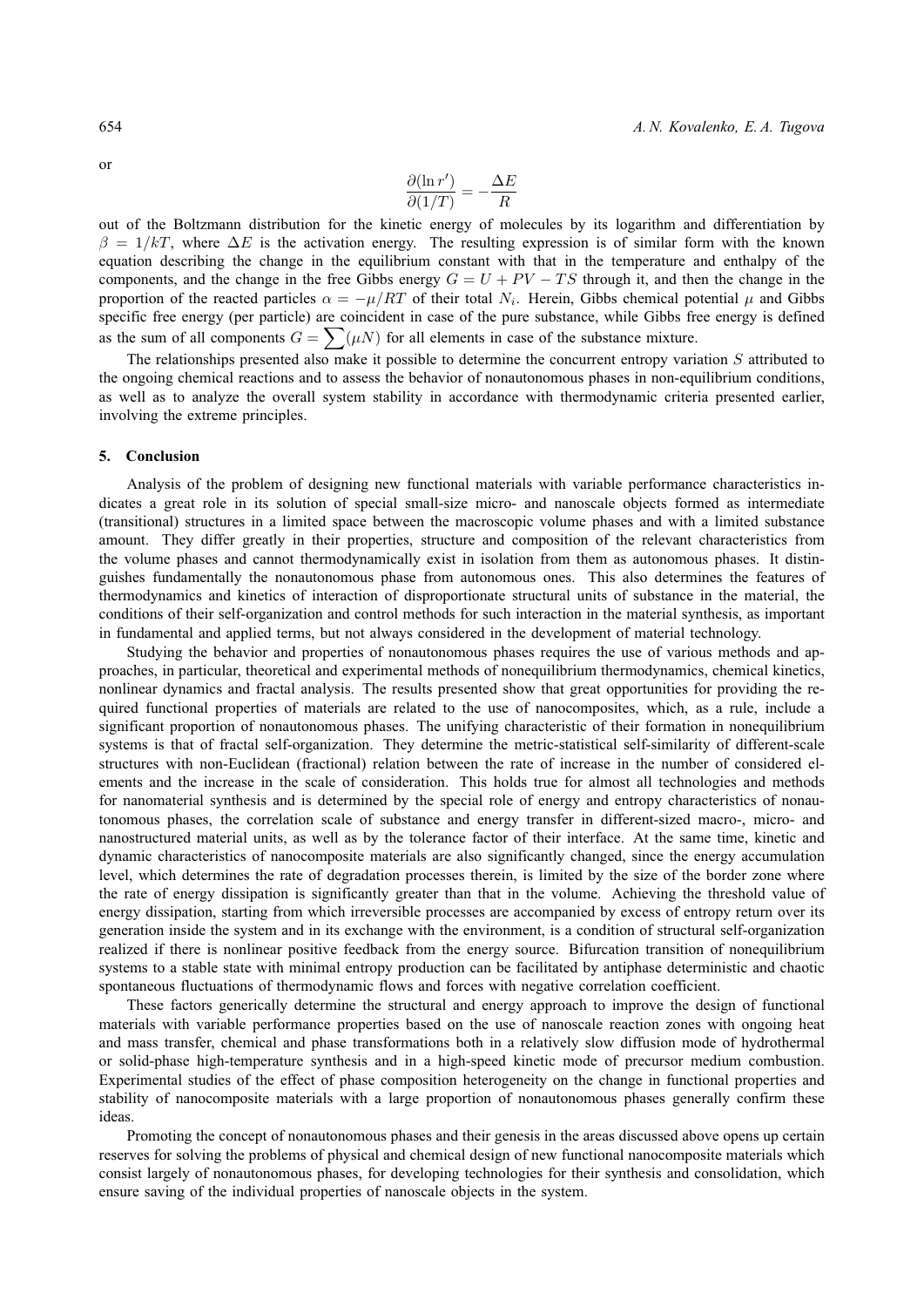#### **References**

- [1] Almjasheva O.V., Gusarov V.V. The role of non-autonomous state in the formation of nanomaterials structure and properties. In *Nanomaterials: Properties and Potential Applications*, Moscow, Nauchnyi Mir, 2014, P. 384–409 (in Russian).
- [2] Miyazaki C.M., Riul A. Low-Dimensional Systems: Nanoparticles. *Nanostructures*, 2017, **5**, P. 125–146.
- [3] Rempel A.A. Nanotechnologies. Properties and applications of nanostructured materials. *Russ. Chem. Rev.*, 2007, **76** (5), P. 435–461.
- [4] Vance M.E., Kuiken T., et al. Nanotechnology in the real world: Redeveloping the nanomaterial consumer products inventory. *J. Nanotechnol.*, 2015, **6** (1), P. 1769–1780.
- [5] Byrappa K., Adschiri T. Hydrothermal technology for nanotechnology. *Progress in Crystal Growth and Characterization of Materials*, 2007, **53**, P. 117–166.
- [6] Kirillova S.A., Almjashev V.I., Gusarov V.V. Phase relationships in the SiO2–TiO<sup>2</sup> system. *Russ. J. Inorg. Chem.*, 2011, **56** (9), P. 1464– 1471.
- [7] Newnham R. Size effect and nonlinear phenomena in ferroic ceramics. *Editrice Iberica, Faenza*, 1993, **2**, P. 1–9.
- [8] Dahman Y. Nanoparticles (Chapter 5). *Nanotechnology and Functional Materials for Engineers A volume in Micro and Nano Technologies*,  $2017$ , P. 93–119 p.
- [9] Gleiter H. Nanostructured materials: basic concepts and microstructure. *Acta Mater.*, 2000, **48** (1), P. 1–29.
- [10] Kushnir S.E., Kazin P.E., Trusov L.A., Tretyakov Yu.D. Self-organization of micro- and nanoparticles in ferrofluids. *Russian Chemical Reviews*, 2012, **81** (6), P. 560–570.
- [11] Ostroushko A.A., Russkikh O.V. Oxide material synthesis by combustion of organic-inorganic compositions. *Nanosystems: Phys. Chem. Math.*, 2017, **8** (4), P. 476–502
- [12] Egorysheva A.V., Kuvshinova T.B., et al. Synthesis of high-purity nanocrystalline BiFeO3. *Inorganic Materials*, 2013, **49** (3), P. 310–314.
- [13] Popkov V.I., Almjasheva O.V., et al. Magnetic properties of YFeO<sub>3</sub> nanocrystals obtained by different soft-chemical methods. *Journal of Materials Science: Materials in Electronics*, 2017, **28** (10), P. 163–170.
- [14] Mahalakshmi S., Srinivasa Manja K., Nithiyanantham S. Electrical properties of nanophase ferrites doped with rare earth ions. *J. Supercond. Nov. Magn.*, 2014, **27** (9), P. 2083–2088.
- [15] Lomanova N.A., Gusarov V.V. Effect of surface melting on the formation and growth of nanocrystals in the Bi2O3–Fe2O<sup>3</sup> system. *Russ. J. Gen. Chem.*, 2014, **83** (12) P. 2251–2253.
- [16] Khaliullin Sh.M., Zhuravlev V.D., Bamburov V.G. Solution-combustion synthesis of MZrO<sub>3</sub> zirconates (M = Ca, Sr, Ba) in open reactor: thermodynamic analysis and experiment. *International Journal of Self-Propagating High-Temperature Synthesis*, 2017, **26** (2), P. 93–101.
- [17] Krasilin A.A., Gusarov V.V. Control over morphology of magnesium-aluminum hydrosilicate nanoscrolls. *Russ. J. Appl. Chem.*, 2015, **88**, P. 1928–1935.
- [18] Bandyopadhyay A.K. *Nano Materials*. New Age International (P) Ltd., Publishers, New Delhi, 2008, 321 p.
- [19] Arkhipov D.I., Osmolovskaya O.M., et al. Optimization of CrO<sub>2</sub> magnetic characteristics in the process of hydrothermal synthesis using nucleating agents of complex structure. *Russ. J. Gen. Chem.*, 2016, **86** (4), P. 983–985.
- [20] Sadovnikov S.I., Rempel A.A., Gusev A.I. Nanostructured silver sulfide: synthesis of various forms and their application. *Russ. Chem. Reviews*, 2018, **87** (4), P. 303–327.
- [21] Aruna S.T., Mukasyan A.S. Combustion synthesis and nanomaterials. *Curr. Opin. Solid State Mater. Sci.*, 2008, **12** (3–4), P. 44–50.
- [22] Gonzalez-Cortes S.L., Imbert F.E. Fundamentals, properties and applications of solid catalysts prepared by solution combustion synthesis (SCS). *Appl. Catal. A Gen.*, 2013, **452**, P. 117–131.
- [23] Karn B., Kuiken T., Otto M. Nanotechnology and in Situ Remediation: A Review of the Benefits and Potential Risks. *Environ. Health Perspect*, 2009, **117** (12), P. 1823–1831.
- [24] Lee J., Mahendra S., Alvarez P.J.J. Nanomaterials in the Construction Industry: A Review of Their Applications and Environmental Health and Safety Considerations. *ACS Nano*, 2010, **4** (7), P. 3580–3590.
- [25] Coutinho P.V., Cunha F., Barrozo P. Structural, vibrational and magnetic properties of the orthoferrites LaFeO<sub>3</sub> and YFeO<sub>3</sub>: A comparative study. *Solid State Communications*, 2017, **252**, P. 59–63.
- [26] L'vov P.E., Svetukhin V.V. Thermodynamics of the phase equilibrium of multicomponent solid solutions containing nano-sized precipitates of the second phase. *Physics of the Solid State*, 2013, **55** (11), P. 2374–2380.
- [27] Xu D., Johnson W.L. Geometric model for the critical-value problem of nucleation phenomena containing the size effect of nucleating agent. *Phys. Rev. B*, 2005, **72**, 052101.
- [28] Khambaty S., Larson M.A. Crystal regeneration and growth of small crystals in contact nucleation. *I&EC Fundamentals*, 1978, **17** (3), P. 160–165.
- [29] Tauson V.L., Akimov V.V. Effect of crystallite size on solid state miscibility: applications to the pyrite–cattierite system. *Gochimica et Cosmocimica Acta*, 1991, **55** (10), P. 2851–2859.
- [30] Murdoch H.A., Schuh C.A. Stability of binary nanocrystalline alloys against grain growth and phase separation. *Acta Mater*, 2013, **61** (6), P. 2121–2132.
- [31] Shmyt'ko I.M., Ganeeva G.R., Aronin A.S. Influence of grain boundaries on the formation of new structural states in simple rare-earth oxides. *Physics of the Solid State*, 2015, **57** (1), P. 136–141.
- [32] Tsoga A., Nicolopoulos P. Surface and grain-boundary energies in yttria stabilized zirconia (YSZ –8 mol %). *J. Mater. Sci.*, 1996, **31** (20), P. 5409–5413.
- [33] Vasiliev A.L., Poyato R., Padture N.P. Singlewall carbon nanotubes at ceramic grain boundaries. *Scripta Mater.*, 2007, **56** , P. 461–463.
- [34] Ebeling W., Engel A., Feistel R. *Physik der Evolutionsprozesse*. Akademie-Verlag, Berlin, 1990, 371 p.
- [35] Saber M., Kotan H., Koch C.C., Scattergood R.O. Thermodynamic stabilization of nanocrystalline binary alloys. *J. Appl. Phys.*, 2013, **113**, 063515.
- [36] Rodionov I.A, Zvereva I.A. Photocatalytic activity of layered perovskite-like oxides in practically valuable chemical reactions. *Russ. Chem. Rev.*, 2016, **85** (3) P. 248–279.
- [37] Bugrov A.N., Rodionov I.A., et al. Photocatalytic activity and luminescent properties of Y, Eu, Tb, Sm and Er-doped ZrO<sub>2</sub> nanoparticles obtained by hydrothermal method. *Int. J. Nanotechnology*, 2016, **13** (1/2/3), P. 147–157.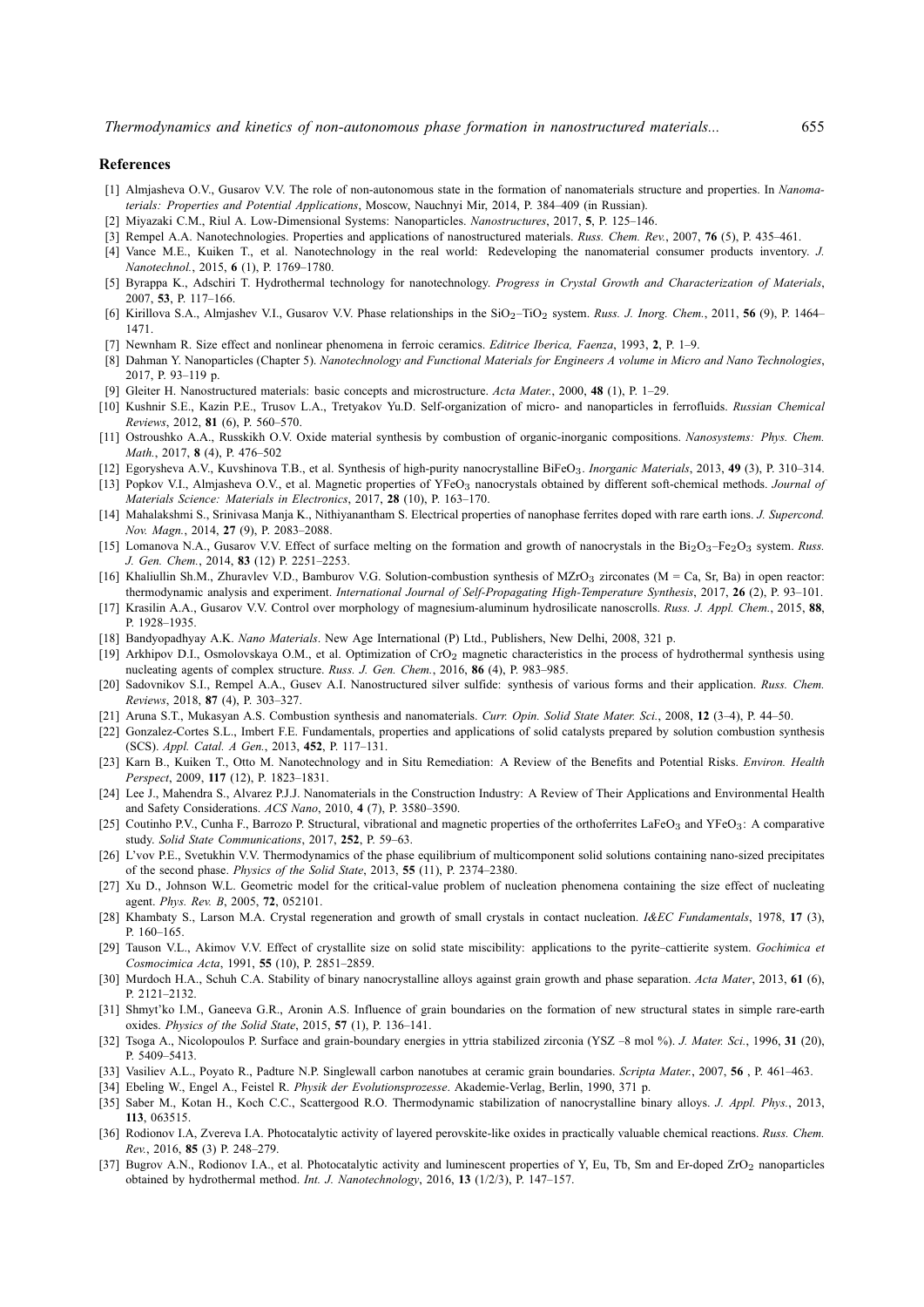- [38] De Prado N.T., Oliveir L.C.A. Nanostructured niobium oxide synthetized by a new route using hydrothermal treatment: High efficiency inoxidation reactions. *Applied Catalysis B: Environmental*, 2017, **205**, P. 481–488.
- [39] Yang Q., Hu H., Wang S.S. Preparation and desulfurization activity of nano-CeO2/γ-Al2O<sup>3</sup> catalysts. *Rare Met.*, 2018, **37**, P. 554–560.
- [40] Al'myasheva O.V, Vlasov E.A., Khabenskii V.B., Gusarov V.V. Thermal stability and catalytic properties of the composite amorphous Al2O3-nanocrystals ZrO2. *Russ. J. Appl. Chem.*, 2009, **82** (2) P. 217–221.
- [41] Livage J. Sol–gel synthesis of heterogeneous catalysts from aqueous solutions. *Catalysis Today*, 1998, **41** (1–3), P. 3–19.
- [42] Li X., Tang C.J., et al. Controllable synthesis of pure-phase rare-earth orthoferrites hollow spheres with a porous shell and their catalytic performance for the CO+NO reaction. *Chem. Mater.*, 2010, **22**, P. 4879–4889.
- [43] Grabowska E. Selected perovskite oxides: Characterization, preparation and photocatalytic properties A review. *Applied Catalysis B: Environmental*, 2016, **186**, P. 97–126.
- [44] Iglesia E., Barton D.G., et al. Bifunctional pathways in catalysis by solid acids and bases. *Catalysis Today*, 1997, **38** (3), P. 339–360.
- [45] Chen X., Liang S.-J., et al. Self-propagating combustion synthesis of nanocrystalline yttrium iron oxide solid solution photocatalysts. *Chinese J. Inorg. Chem.*, 2009, **25** (11), P. 1922–1927.
- [46] Niu X.S., Li H.H., Liu G.G. Preparation, characterization and photocatalytic properties of REFeO<sup>3</sup> (RE = Sm, Eu, Gd). *J. Mol. Catal. A: Chem.*, 2005, **232** (1–2), P. 89–93.
- [47] Wu R., Xie P., et al. Hydrothermally prepared Cr<sub>2</sub>O<sub>3</sub>-ZrO<sub>2</sub> as a novel efficient catalyst for dehydrogenation of propane with CO<sub>2</sub>. *Catalysis Communications*, 2013, **39**, P. 20–23.
- [48] Lee J., Jeon H., et al. Morphology-dependent phase transformation of γ-Al2O3. *Applied Catalysis A: General*, 2015, **500**, P. 58–60.
- [49] Falconer K.J. *Fractal geometry. Mathematical foundations and applications*. John Wiley & Sons, New York, 1990, 337 p.
- [50] Lau K.-S., Ngai S.-M. Multifractal measures and a weak separation condition. *Advances in mathematics*, 1999, **141**, P. 45–96.
- [51] Ni H., Zhang L., et al. Supercritical fluids at subduction zones: Evidence, formation condition, and physicochemical properties. *Earth-Science Reviews*, 2017, **167**, P. 62–71.
- [52] Kefeni K.K., Msagati T.A.M., Mamba B.B. Ferrite nanoparticles: Synthesis, characterisation and applications in electronic device. *Materials Science and Engineering: B*, 2017, **215**, P. 37–55.
- [53] Ahmad T., Lone I.H., et al. Multifunctional properties and applications of yttrium ferrite nanoparticles prepared by citrate precursor route. *Materials & Design*, 2017, **126**, P. 331–338.
- [54] Karouia F., Boualleg M., Digne M., Alphonse P. The impact of nanocrystallite size and shape on phase transformation: Application to the boehmite/alumina transformation. *Advanced Powder Technology*, 2016, **27** (4), P. 1814–1820.
- [55] Zhuravlev V.D., Lobachevskaya N.I., et al. New Vanadium Germanium Garnets. *Doklady Chemistry*, 2018, **479** (2), P. 45–48.
- [56] Nakayama S. LaFeO<sub>3</sub> perovskite-type oxide prepared by oxide mixing, co-precipitation and complex synthesis methods. *Journal of Material science*, 2011, **36**, P. 5643–5648.
- [57] Hakuta Y., Hayashi H., Arai K. Fine particle formation using supercritical fluids. *Current Opinion in Solid State and Materials Science*, 2003, **7** (4–5), P. 341–351.
- [58] Racu A.V., Ursu D.H., et al. Direct low temperature hydrothermal synthesis of YFeO<sup>3</sup> microcrystals. *Mater. Lett.*, 2015, **140**, P. 107–110.
- [59] Tugova E.A., Zvereva I.A. Formation Mechanism of GdFeO<sup>3</sup> nanoparticles under the hydrothermal conditions. *Nanosystems: Phys. Chem. Math.*, 2013, **4** (6), P. 851–856.
- [60] Chislova, I.V., Matveeva A.A., Volkova A.V., Zvereva I.A. Sol-gel synthesis of nanostructured perovskite-like gadolinium ferrites. *Glass Phys. Chem.*, 2011, **37** (6), P. 653–660.
- [61] Mukasyan A.S., Rogachev A.S. Combustion synthesis: mechanically induced nanostructured materials. *J. Mater. Sci.*, 2017, **52**, P. 11826– 11833.
- [62] Komlev A.A., Vilezhaninov E.F. Glycine-nitrate combustion synthesis of nanopowders based on nonstoichiometric magnesium-aluminum spinel. *Russ. J. Appl. Chem.*, 2013, **86** (9) P. 1344–1350.
- [63] Bubnova R.S., Firsova V.A., Volkov S.N., Filatov S.K. Rietveldtotensor: Program for processing powder X-Ray diffraction data under variable conditions. *Glass Phys. Chem.*, 2018, **44** (1), P. 33–40.
- [64] Berezhnaya M.V., Al'myasheva O.V., et al. Sol-gel synthesis and properties of Y1−xBaxFeO<sup>3</sup> nanocrystals. *Russ. J. Gen. Chem.*, 2018, **88** (4), P. 626–631.
- [65] Livage J., Sanchez C. Towards a soft and biomimetic nanochemistry. *Actualite Chimique*, 2005, **290–291**, P. 72–76.
- [66] Van-der-Vaal's I.D., Konstamm F. Lehrbuch der Thermodynamik. Maas and van Suchtelen. *Leipzig*, 1908, **1**, 207.
- [67] Samsonov V.M., Murav'ev S.D., Bazulev A.N. Surface characteristics, structure and stability of nanosized particles. *Russ. J. Phys. Chem. A*, 2000, **74** (11), P. 1791–1795.
- [68] Magomedov M.N. Dependence of the surface energy on the size and shape of a nanocrystal. *Physics of the Solid State*, 2004, **46** (5), P. 954–968.
- [69] Tolman R.C. The effect of droplet size on surface tension. *J. Chem. Phys. A*, 1949, **17** (203), P. 333–337.
- [70] Bykov T.V., Shchekin A.K. Surface tension, tolman length, and effective rigidity constant in the surface layer of a drop with a large radius of curvature. *Inorg. Mater.*, 1999, **35** (6), P. 641–644.
- [71] Krasnenko T.I., Rotermel M.V., Samigullina R.F. Stabilizing the associated non-autonomous phase upon thermal expansion of  $\mathbb{Z}n_2V_2O_7$ . *Russ. J. Inorg. Chem.*, 2017, **62** (4), P. 413–417.
- [72] Tovbin Yu.K. Lower size boundary for the applicability of thermodynamics. *Russ. J. Phys. Chem. A*, 2012, **86** (9), P. 1356–1369.
- [73] Almjasheva O.V., Gusarov V.V. Metastable clusters and aggregative nucleation mechanism. *Nanosystems: Phys. Chem. Math.*, 2014, **5** (3), P. 405–417.
- [74] Neiman A.Ya., Uvarov N.F., Pestereva N.N. Solid state surface and interface spreading: An experimental study. *Solid State Ionics*, 2007, **177** (39–40), P. 3361–3369.
- [75] Gusarov V.V. The thermal effect of melting in polycrystalline systems. *Thermochim. Acta*, 1995. **256** (2), P. 467–472.
- [76] Andrievski R.A. Review of thermal stability of nanomaterials. *J. Mater. Sci.*, 2014, **49** (4), P. 1449–1460.
- [77] Zhao M., Jiang Q. Melting and surface melting of low–dimensional in crystals. *Solid State Communication*, 2004, **130**, P. 37–39.
- [78] Gusarov V.V. Statics and dynamics of systems based on polycrystalline refractory oxides. Sc. D. Thesis, St. Petersburg State Technological Institute (Technical University), St. Petersburg, 1996, 44 p. (in Russian).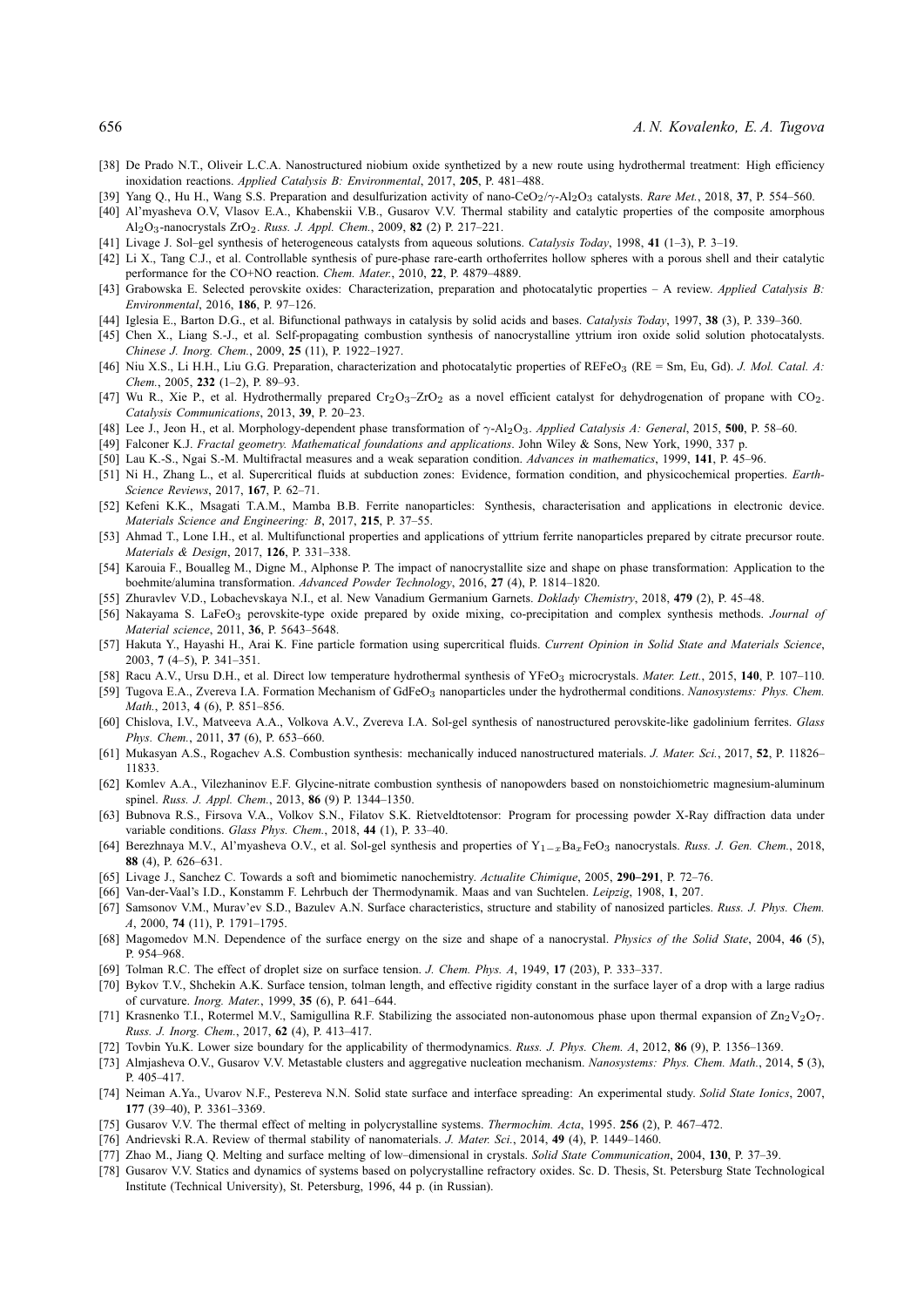- [79] Gusarov V.V., Suvorov S.A. Transformations of nonautonomous phases and densification of polycrystalline systems. *Journal of Applied Chemistry of the USSR*, 1992, **65** (7), P. 1227–1235.
- [80] Gusarov V.V. Kinetic features of heat effect of melting in polycrystalline systems. *Russ. J. Appl. Chemistry*, 1994, **67** (3), P. 364–366.
- [81] Gusarov V.V., Suvorov S.A. Rapid thermal packing of materials. *Russ. J. Appl. Chem.*, 1993, **66** (3), P. 431–437
- [82] Gusarov V.V., Suvorov S.A. Thickness of 2-dimentional nonautonomous phases in local equilibrium polycrystalline systems based on a single bulk phase. *Russ. J. Appl. Chem.*, 1993, **66** (7), P. 1212–1216.
- [83] Kikuchi R., Cahn J.W. Grain boundary melting transition in a two dimensional lattice gas model. *Phys. Rev. B*, 1980, **21** (5), P. 1893–1897.
- [84] Gusarov V.V., Popov I.Yu. Flows in two-dimensional nonautonomous phases in polycrystalline systems. *Nuovo Cim. D*, 1996, **18** (7), P. 799–805.
- [85] Levitas V.I. Effect of the ratio of two nanosize parameters on the phase transformations. *Scripta Materialia*, 2018, **192**, P. 155–162.
- [86] Frenken J.W.M, van der Veen J.F. Observation of surface melting. *Phys. Rev. Lett.*, 1985, **54**, P. 134–141.
- [87] Dash J.G. Surface melting. *Contemp. Phys.*, 1989, **30** (2), P. 89–100.
- [88] Zhou F., Lee J., Dallek S., Lavernia E.J. High grain size stability of nanocrystalline Al prepared by mechanical attrition. *J. Mater. Res.*, 2001, **16**, P. 3451–3458.
- [89] Zhou F., Lee J., Lavernia E.J. Grain growth kinetics of a mechanically milled nanocrystalline Al. *Scripta Materialia*, 2001, **44** (8–9), P. 2013–2017.
- [90] Rao C.N.R. Kinetics and thermodynamics of the crystal structure transformation of spectroscopically pure anatase to rutile. *Can. J. Chem.*, 1961, **39**, P. 498–500.
- [91] Etters R.D., Kaelberer J. Character of melting transition in small atomic aggregates. *J. of Chemical Physics*, 1977, **66** (11), P. 5112–5116.
- [92] Zhou Z., Guo L., et al. Hydrothermal synthesis and magnetic properties of multiferroic rare-earth orthoferrites. *Journal of Alloys and Compounds*, 2014, **583**, P. 21–31.
- [93] Mendona E.C., Tenório M.A., et al. Intrinsic dependence of the magnetic properties of CoFe<sub>2</sub>O<sub>4</sub> nanoparticles prepared via chemical methods with addition of chelating agents. *J. Magn. Magn. Mater.*, 2015, **395**, P. 345–349.
- [94] Davar F., Hassankhani A., Loghman-Estarki M.R. Controllable synthesis of metastable tetragonal zirconia nanocrystals using citric acid assisted sol–gel method. *Ceramics International*, 2013, **39** (3), P. 2933–2941.
- [95] Bachina A., Ivanov V.A., Popkov V.I. Peculiarities of LaFeO<sub>3</sub> nanocrystals formation via glycine-nitrate combustion. *Nanosystems: Phys. Chem. Math.*, 2017, **8** (5), P. 647–653.
- [96] Phokha S., Pinitsoontorn S., Maensiri S., Rujirawat S. Structure, optical and magnetic properties of LaFeO<sub>3</sub> nanoparticles prepared by polymerized complex method. *J. Sol-Gel science and technology*, 2014, **71** (2), P. 333–341.
- [97] Proskurina O.V., Tomkovich M.V., et al. Formation of nanocrystalline BiFeO<sub>3</sub> under hydrothermal conditions. Russ. J. Gen. Chem., 2017, **87** (11), P. 2507–2515.
- [98] Dyachenko S.V., Martinson K.D., Cherepkova I.A. Particle size, morphology, and properties of transition metal ferrospinels of the MFe<sub>2</sub>O<sub>4</sub> (M = Co, Ni, Zn) type, produced by glycine-nitrate combustion. *Russ. J. Appl. Chem.*, 2016, **89** (4), P. 417–421.
- [99] Martinson K.D., Kondrashkova I.S., Popkov V.I. Synthesis of EuFeO<sup>3</sup> nanocrystals by glycine-nitrate combustion method. *Russ. J. Appl. Chem.*, 2017, **90** (8), P. 980–985.
- [100] Kurdyukov D.A, Eurov D.A., et al. High-surface area spherical micro-mesoporous silica particles. *Microporous Mesoporous Mater.*, 2016, **223**, P. 225–229.
- [101] Dideikin A.T., Aleksenskii A.E., et al. Rehybridization of carbon on facets of detonation diamond nanocrystals and forming hydrosols of individual particles. *Carbon*, 2017, **122**, P. 737–745.
- [102] Van-der-Vaal's I.D., Konstamm F. *Course of Thermostatics*. Moscow, ONTI, 1936, 452 p. (in Russian).
- [103] Defay R., Prigogine I. *Tension superficielle et adsorption*. Desoer, Liege, 1951, 295 p.
- [104] Defay R., Prigogine I., Sanfeld A. Surface thermodynamics. *J. Colloid Interface Sci.*, 1977, **58** (3), P. 498–510.
- [105] Al'myasheva O.V., Gusarov V.V. Features of the phase formation in the nanocomposites. *Russ. J. Gen. Chem.*, 2010, **80** (3), P. 385–390.
- [106] Al'myasheva O.V., Gusarov V.V. Nucleation in media in which nanoparticles of another phase are distributed. *Dokl. Phys. Chem.*, 2009, **424** (2), P. 43–45.
- [107] Popkov V.I., Almjasheva O.V., Gusarov V.V. The investigation of the structure control possibility of nanocrystalline yttrium orthoferrite in its synthesis from amorphous powders. *Russ. J. Appl. Chem.*, 2014, **87** (10), P. 1417–1421.
- [108] Bejan A. Review: J.D. Lewins, Thermodynamics: Frontiers and Foundations. 2009. URL: www.oecd-nea.org/dbprog/documents/Lewins book review.pdf.
- [109] Hansen R.S. *Surface and colloid science*. Wiley, New York, 1969, 1, 260 p.
- [110] Rusanov A.I. *Phase equilibria and surface phenomena*. Khimiya, Leningrad (1967). 388 p. (in Russian).
- [111] Rusanov A.I. *Thermodynamic fundamentals of mechanochemistry*. Nauka, St. Petersburg, 2006, 221 p. (in Russian).
- [112] Grinfeld M.A. *Methods of continuum mechanics in theory of phase transformations*. Nauka, Moscow, 1990, 312 p. (in Russian).
- [113] Fletcher N.H. Surface structure of water and ice. *Phil. Mag.*, 1962, **7**, P. 255–259.
- [114] Gilpin R.R. Wire regelation at low temperatures. *Journal of Colloid and Interface Science*, 1980, **77** (2), P. 435–448.
- [115] Clarke D.R. On the equilibrium thickness of intergranular glass phases in ceramic materials. *J. Am. Ceram. Soc.*, 1987, **70**, P. 15–22.
- [116] Dash J.G. Thermomolecular pressure in surface melting: Motivation for frost heave. *Science*, 1989, **246**, P. 1591–1593.
- [117] Gusarov V.V., Suvorov S.A. Melting points of locally equilibrium surface phases in polycrystalline systems based on a single volume phase. *J. Appl. Chem. of the USSR*, 1990, **63** (8), P. 1560–1565.
- [118] Gusarov V.V. Fast solid-phase chemical reactions. *Zhurnal Obshchei Khimii*, 1997, **67** (12), P. 1959–1964.
- [119] Almjasheva O.V. Heat-stimulated transformation of zirconium dioxide nanocrystals produced under hydrothermal conditions. *Nanosystems: Phys. Chem. Math.*, 2015, **6** (5), P. 697–703.
- [120] Vasilevskay A.K., Almjasheva O.V., Gusarov V.V. Peculiarities of structural transformations in zirconia nanocrystals. *Journal of Nanoparticle Research*, 2016, **18**, P. 188–198.
- [121] Almjasheva O.V. Formation and structural transformations of nanoparticles in the TiO2–H2O system. *Nanosystems: Phys. Chem. Math.*, 2016, **7** (6), P. 1031–1049.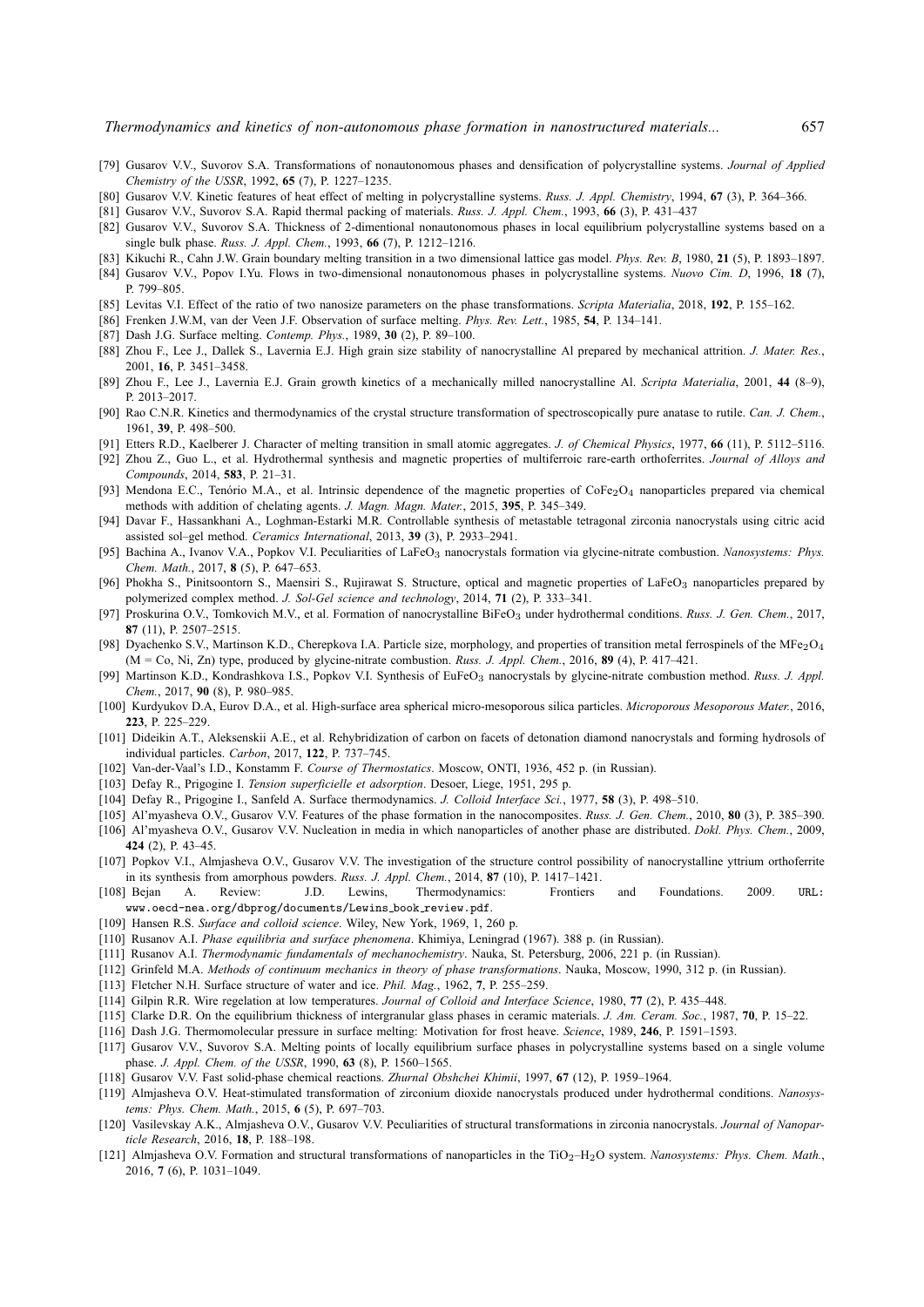- [122] Murin I.V., Smirnov V.M., et al. Structural chemical transformations of α-Fe2O<sup>3</sup> upon transport reduction. *Solid State Ionics*, 2000, **133**, P. 203–210.
- [123] Zhang H., Banfield J. New kinetic model for the nanocrystalline anatase-to-rutile transformation revealing rate dependence on number of particles. *American Mineralogist*, 1999, **84** (4), P. 528–535.
- [124] Bascom W.D., Cottington R.L., Singleterry C.R. *Dynamic surface phenomena in the spontaneous spreading of oils on solids*. American Chemical Society, Washington, DC, 1964, P. 355–379.
- [125] Yannis K., Tassos B. Stability and dynamics of nonautonomous systems with pulsed nonlinearity. *Phys. Rev. E*, 2013, **88** (4), 042924.
- [126] Gilpin R.R. A model for the prediction of ice lensing and frost heave in soils. *Water Resour. Res.*, 1980, **16** (5), P. 918–930.
- [127] Nair R.R., Wu H.A., et al. Unimpeded permeation of water through helium-leak–tight graphene-based membranes. *Science*, 2012, **335**, P. 442–444.
- [128] Murase Y., Kato E. Role of water vapour in crystallite growth and tetragonal monoclinic phasetransformation of ZrO2. *J. Am. Cream. Soc.*, 1983, **66** (3), P. 196–200.
- [129] Wood G.R., Walton A.G. Homogeneous nucleation kinetics of ice from water. *J. Appl. Phys.*, 1970, **41** (7), P. 3027–3036.
- [130] Findenegg G.H., Jhnert S., Akcakayiran D., Schreiber A. Freezing and melting of water confined in silica nanopores. *Chemphyschem.*, 2008., **9** (18), P. 2651–2659.
- [131] Lee Penn R., Banfield J. Oriented attachment and growth, twinning, polytypism and formation of metastable phases; insights from nanocrystalline TiO2. *American Mineralogist*, 1998, **83** (9–10), P. 1077–1082.
- [132] Grulke E.A., Yamamoto K., et al. Size and shape distributions of primary crystallites in titania aggregates. *Advanced Powder Technology*, 2017, **28** (7), P. 1647–1659.
- [133] Tugova E.A., Karpov O.N. Nanocrystalline perovskite-like oxides formation in Ln<sub>2</sub>O<sub>3</sub> Fe<sub>2</sub>O<sub>3</sub> H<sub>2</sub>O (Ln = La, Gd) systems. *Nanosystems: Phys. Chem. Math.*, 2014, **5** (6), P. 854–860.
- [134] Reiss H., Katz J.L., Cohen E.R. Translation-rotation paradox in the theory of nucleation. *J. Chem. Phys.*, 1968, **48** (12), P. 5553–5560.
- [135] Blinova I.V., Gusarov V.V., Popov I.Yu. A model of irregular impurity at the surface of nanoparticle and catalytic activity. *Commun. Theor. Phis.*, 2012, **58** (1), P. 55–58.
- [136] Tammann G. Über die abhngigkeit der zahl der kerne, welche sich in verschiedenen unterkhltenflssigkeiten bilden, von der temperature. *Zeit. f. Physik. Chemie*, 1898, **25**, P. 441.
- [137] Tammann G. *Aggregatzustände*. Verlag von Leopold Voss, Leipzig, 1922, 237 p.
- [138] Gusarov V.V., Suvorov S.A. Autocatalytic solid-phase reaction of chrysoberyl formation. *Zhurnal obshchei Khimii*, 1988, **58** (4), P. 932– 934.
- [139] Gusarov V.V., Suvorov S.A. Transformation and transport processes in polycrystalline systems and creep of materials. *Journal of Applied Chemistry of the USSR*, 1992, **65** (10), P. 1961–1964 (in Russian).
- [140] Gusarov V.V., Malkov A.A., Malygin A.A., Suvorov S.A. Thermally activated transformations of 2D nonautonomous phases and contradiction of polycrystalline oxide materials. *Inorganic Materials*, 1995, **31** (3), P. 320–323.
- [141] Zvereva I.A., Otrepina I.V., et al. Mechanism of formation of the complex oxide Gd2SrFe2O7. *Russ. J. Gen. Chem.*, 2007, **77** (6), P. 973–978.
- [142] Tugova E.A., Gusarov V.V. Peculiarities of layered perovskite-related GdSrFeO<sup>4</sup> compound solid state synthesis. *Journal of Alloys and Compounds*, 2011, **509** (5), P. 1523–1528.
- [143] Chupakhina T.I., Melkozerova M.A., Bazuev G.V. Phase formation features and magnetic properties of complex oxides in the systems Sr–Co–M–O (M = Zn, Cu). *Russ. J. Inorg. Chem.*, 2013, **58** (3), P. 253–258.
- [144] Tugova E.A. New DySrAlO<sup>4</sup> compound synthesis and formation process correlations for LnSrAlO<sup>4</sup> (Ln = Nd, Gd, Dy) series. *Acta Metallurgica Sinica (English Letters)*,2016, **29**(5), P. 450–456.
- [145] Morozov M.I., Lomanova N.A., Gusarov V.V. Specific features of BiFeO<sub>3</sub> formation in a mixture of bismuth (III) and iron (III) oxides. *Russ. J. Gen. Chem.*, 2003, **73** (11), P. 1676–1680.
- [146] Tugova E.A., Gusarov V.V. Processing stages of Gd2Sr(Al1−xFex)2O<sup>7</sup> series. *Rare Metals*, 2014, **33** (1), P. 47–53.
- [147] Boldyrev V.V. Reactivity of solids. *J. of Thermal Analysis*, 199, **40**, P. 1041– 1062.
- [148] Baranchikov A.Ye., Ivanov V.K., Tretyakov Yu.D. Kinetics and mechanism of nickel ferrite formation under high temperature ultrasonic treatment. *Ultrasonics Sonochemistry*, 2007, **14** (2), P. 131–134.
- [149] Tretyakov Yu.D. Self-organisation processes in the chemistry of materials. *Russ. Chem. Rev.*, 2003, **72** (8), P. 651–679.
- [150] Kalinin S.V., Vertegel A.A., Oleynikov N.N., Tretyakov Y.D. Kinetics of solid state reactions with fractal reagent. *J. Mater. Synth. Process*, 1998, **6** (5), P. 305–309.
- [151] Khvostova L.V., Volkova N.E., Gavrilova L.Ya, Cherepanov V.A. Crystal structure, oxygen nonstoichiometry and properties of novel Ruddlesden-Popper phase Sm1.8Sr1.2Fe2O7-δ. *Materials Letters*, 2018, **213**, P. 158–161.
- [152] Yi L., Liu X.Q., Chen X.M. Crystal structure and infrared reflection spectra of SrLn<sub>2</sub>Al<sub>2</sub>O<sub>7</sub> (Ln = La, Nd, Sm) microwave dielectric ceramics. *Int. J. Appl. Ceram. Technol.*, 2015, **12** (3), P. E33—E40.
- [153] Chupakhina T.I., Mel'nikova N.V., Yakovleva E.A., Nikitina Yu.A. La<sub>1.8</sub>Sr<sub>0.2</sub>Ni<sub>0.8</sub>M<sub>0.2</sub>O<sub>4</sub> (M = Fe, Co, or Cu) complex oxides: synthesis, structural characterization, and dielectric properties. *Russ. J. Inorg. Chem.*, 2018, **63** (2), P. 141–148.
- [154] Fan X. Ch., Chen X. M., Liu X. Qi. Structural dependence of microwave dielectric properties of SrRAlO<sub>4</sub> (R = Sm, Nd, La) ceramics: crystal structure refinement and infrared reflectivity study. *Chem. Mater.*, 2008, **20**, P. 4092–4098.
- [155] Tugova E.A. P/RS intergrowth type phases in the Ln2O3–MO–Al2O<sup>3</sup> systems. *Russ. J. Gen. Chem.*, 2016, **86** (11), P. 2410–2417.
- [156] Karita R., Kusaba H., Sasaki K., Teraoka Y. Superiority of nitrate decomposition method for synthesis of K2NiF4-type La<sub>x</sub>Sr<sub>2</sub>-xMnO<sub>4</sub> catalysts. *Catalysis Today*, 2007, **126**, P. 471–475.
- [157] Zhou J., Chen Y., Chen G., Wu K., Cheng Y. Evaluation of La<sub>x</sub>Sr<sub>2−x</sub>FeO<sub>4</sub> layered perovskite as potential electrode materials for symmetrical solid oxide fuel cells. *Journal of Alloys and Compounds*, 2015, **647**, P. 778–783.
- [158] Liu Y.Y., Chen X.M., Liu X.Q. Magnetic properties and magnetoresistance of polycrystalline SrLaCoO4. *Solid State Communications*, 2005, **136**, P. 576–579.
- [159] Liu X.Q., Lü X.J., Chen X.M., Lü G.L. Structures and electrical conductivity of CaNdFeO<sub>4</sub> ceramics. *J. Electroceram.*, 2008, 21, P. 487–490.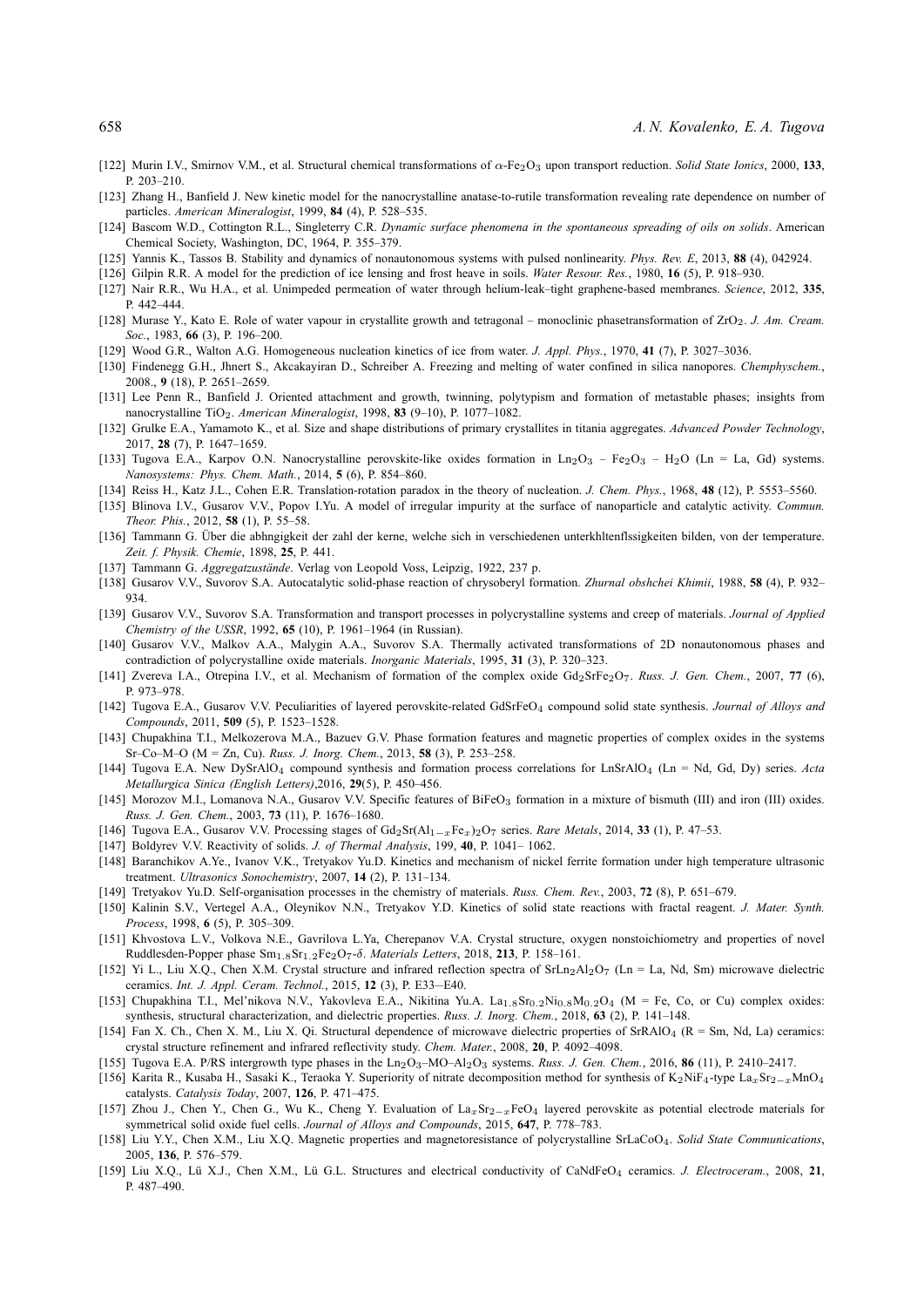- [160] Patel R., Simon Ch., Weller M.T. LnSrScO<sub>4</sub> (Ln, La, Ce, Pr, Nd and Sm) systems and structure correlations for A<sub>2</sub>BO<sub>4</sub> (K<sub>2</sub>NiF<sub>4</sub>) structure types. *J. Solid State Chem.*, 2007, **180**, P. 349–359.
- [161] Ganguli D. Cationic radius ratio and formation of K2NiF4-type compounds. *J. Solid State Chem.*, 1979, **30**, P. 353–356.
- [162] Tugova E.A., Klyndyuk A.I., Gusarov V.V. Synthesis of solid solutions of double layered Ruddlesden–Popper phases in the Gd<sub>2</sub>O<sub>3</sub>-SrO-Fe2O3-Al2O<sup>3</sup> system. *Russian Journal of Inorganic Chemistry*, 2013, **58** (7), P. 848–854.
- [163] Tugova E.A., Bobrysheva N.P., Selyutin A.A., Gusarov V.V. Magnetic Properties of Complex Oxides Gd2SrM2O<sup>7</sup> (M = Fe, Al). *Russ. J. Gen. Chem.*, 2008, **78** (11), P. 2000–2001.
- [164] Zvereva I., Smirnov Yu., et al. Complex aluminates RE2SrAl2O<sup>7</sup> (RE = La, Nd, Sm–Ho): Cation ordering and stability of double perovskite slab-rocksalt layer P2/RS intergrowth. *J. Solid State Sci.*, 2003, **5**, P. 343–349.
- [165] Chupakhina T.I., Melnikova N.V., Gyrdasova O.I. Synthesis, structural characteristics and dielectric properties of a new K2NiF4-type phase Sr2Mn0.5Ti0.5O4. *Journal of Alloys and Compounds*, 2016, **670**, P. 105–112.
- [166] Chupakhina T.I, Bazuev G.V. Synthesis and magnetic properties of LaSr2CoMnO7. *Russ. J. Inorg. Chem.*, 2008, **53** (5), P. 681–685.
- [167] Aksenova T.V., Vakhromeeva A.E., et al. Phase equilibria, crystal structure, oxygen nonstoichiometry and thermal expansion of complex oxides in the  $Nd_2O_3 - SrO - Fe_2O_3$  system. *J. Solid State Chem.*, 2017, 251, P. 70–78.
- [168] Feng J., Wan Ch., et al. Calculation of the thermal conductivity of L2SrAl2O<sup>7</sup> (L = La, Nd, Sm, Eu, Gd, Dy). *Phys. Rev. B*, 2011, **84**, 024302.
- [169] Tugova E.A. A comparative analysis of the processes of formation of Ruddlesden-Popper phases in the La2O3–SrO–M<sub>2</sub>O<sub>3</sub> (M= Al, Fe) Systems. *Glass Physics and Chemistry*, 2009, **35** (4), P. 422–428.
- [170] Zvereva I.A., Tugova E.A., et al. The impact of  $Nd^{3+}/La^{3+}$  substitution on the cation distribution and phase diagram in the La<sub>2</sub>SrAl<sub>2</sub>O<sub>7</sub>– Nd2SrAl2O<sup>7</sup> system. *Chimica Techno Acta*, 2018, **5** (1), P. 80–85.
- [171] Petrosyan A.G., Popova V.F., et al. The Lu2O3–Al2O<sup>3</sup> system: relations for equilibrium-phase and supercooled states. *J. Cryst. Growth*, 2006, **293**, P. 74–77.
- [172] Zvereva I.A., Pylkina N.S., et al. Phase equilibria in the Gd<sub>2</sub>O<sub>3</sub>-SrAl<sub>2</sub>O<sub>4</sub> system. *Glass Physics and Chemistry*, 2005, **31** (6), P. 808–811.
- [173] Popova V.F., Tugova E.A., Gusarov V.V., Zvereva I.A. Phase equilibria in the LaAlO<sub>3</sub>-LaSrAlO<sub>4</sub> system. *Glass Physics and Chemistry*, 2004, **30** (6), P. 564–567.
- [174] Kovalenko A.N. High-temperature superconductivity: From macro- to nanoscale structures. *Nanosystems: Phys. Chem. Math.*, 2016, **7** (6), P. 941–970.
- [175] Novoselov A.V., Drobot D.V. Synthesis of substrate materials based on rare-earth-containing mixed-oxide solid solutions for epitaxy of high-Tc superconductors. *Inorganic Materials*, 2009, **45** (6), P. 589–595.
- [176] Zvereva I.A., Reznitskii L.A., Filippova S.E. Thermochemical and structural aspects of the stability of lamellar structures. *Russ. J. Gen. Chem.*, 2004, **74** (5), P. 659–662.
- [177] Pajaczkowska A., Novosselov A.V., Zimina G.V. On the dissociation and growth of SrLaGaO<sub>4</sub> and SrLaAlO<sub>4</sub> single crystals. *Journal of Crystal Growth*, 2001, **223**, P. 169–174.
- [178] Smirnov Yu.E., Zvereva I.A. Cation distribution and interatomic interactions in oxides with heterovalent isomorphism: III.1 Complex aluminates LnCaAlO<sup>4</sup> (Ln = Y, La, Nd, Gd, Ho, Er, Yb). *Russ. J. Gen. Chem.*, 2001, **71** (6), P. 845–852.
- [179] Chen X.M., Xiao Y., Liu X.Q., Hu X. SrLnAlO<sup>4</sup> (Ln Nd and Sm) microwave dielectric ceramics. *Journal of Electroceramics*, 2003, **10**, P. 111–115.
- [180] Rao C.N.R., Raveau B. *Transition Metal Oxides: Structure, Properties and Synthesis of Ceramic Oxides*. Wiley-VCH, New York, 1998, 227 p.
- [181] Meskin P.E., Ivanov V.K., et al. Ultrasonically assisted hydrothermal synthesis of nanocrystalline  $ZrO_2$ , TiO<sub>2</sub>, NiFe<sub>2</sub>O<sub>4</sub> and Ni0.5Zn0.5Fe2O<sup>4</sup> powders. *Ultrasonics Sonochemistry*, 2006, **13** (1), P. 47–53.
- [182] Bugrov A.N., Almjasheva O.V. Effect of hydrothermal synthesis conditions on the morphology of ZrO<sup>2</sup> nanoparticles. *Nanosystems: Phys. Chem. Math.*, 2013, **4**, P. 810–815.
- [183] Li Y., Xu S. Hydrothermal synthesis of lanthanide hydroxide micro/nanorods in presence of tetrabutylammonium hydroxide. *Journal of Rare Earths*, 2016, **34** (6), P. 618–625.
- [184] Gusev A.I., Kurlov A.S. Production of nanocrystalline powders by high-energy ball milling: model and experiment. *Nanotechnology*, 2008, **19** (26), P. 265302–265310.
- [185] Komarneni S., Tsuji M., Wada Y., Tamaura Y. Nanophase ferrites for CO<sub>2</sub> greenhouse gas decomposition. *J. Mater. Chem.*, 1997, 7 (12), P. 2339–2340.
- [186] Tretyakov Y.D., Oleinikov N.N., et al. Self-organization in physicochemical systems on the path to creating novel materials. *Inorg. Mater.*, 1990, **30** (3), P. 277–290.
- [187] Pomogailo A.D., Rozenberg A.S., Dzhardimalieva G.I. Thermolysis of metallopolymers and their precursors as a method for the preparation of nanocomposites. *Russ. Chem. Rev.*, 2011, **80** (3), P. 257–292.
- [188] Vanetsev A.S., Tretyakov Yu.D. Microwave–assisted synthesis of individual and multicomponent oxides. *Russ. Chem. Rev.*, 2007, **76** (5), P. 397–413.
- [189] Baranchikov A.Ye., Ivanov V.K., Tretyakov Yu.D. Sonochemical synthesis of inorganic materials. *Russ. Chem. Rev.*, 2007, **76** (2), P. 133–151.
- [190] Lomanova N.A., Tomkovich M.V., Sokolov V.V., Gusarov V.V. Special features of formation of nanocrystalline BiFeO<sub>3</sub> via the glycinenitrate combustion method. *Russ. J. Gen. Chem.*, 2016, **86** (10), P. 2256–2262.
- [191] Türk M. Particle formation with supercritical fluids: challenges and limitations (Chapter 7). Elsevier, 2014, 152 p.
- [192] Tretyakov Yu.D., Lukashin A.V. Eliseev A.A. Synthesis of functional nanocomposites based on solid-phase nanoreactors. *Russ. Chem. Rev.*, 2004, **73** (9), P. 899–921.
- [193] Krasilin A.A., Gusarov V.V. Redistribution of Mg and Ni cations in crystal lattice of conical nanotube with chrysotile structure. *Nanosystems: Phys. Chem. Math.*, 2017, **8**, P. 620–627.
- [194] Korytkova E.N., Semyashkina M.P, et al. Synthesis and growth of nanotubes Mg<sub>3</sub>Si<sub>2</sub>O<sub>5</sub>(OH,F)<sub>4</sub> composition under hydrothermal conditions. *Glass Phys. Chem.*, 2013, **39** (3), P. 294–300.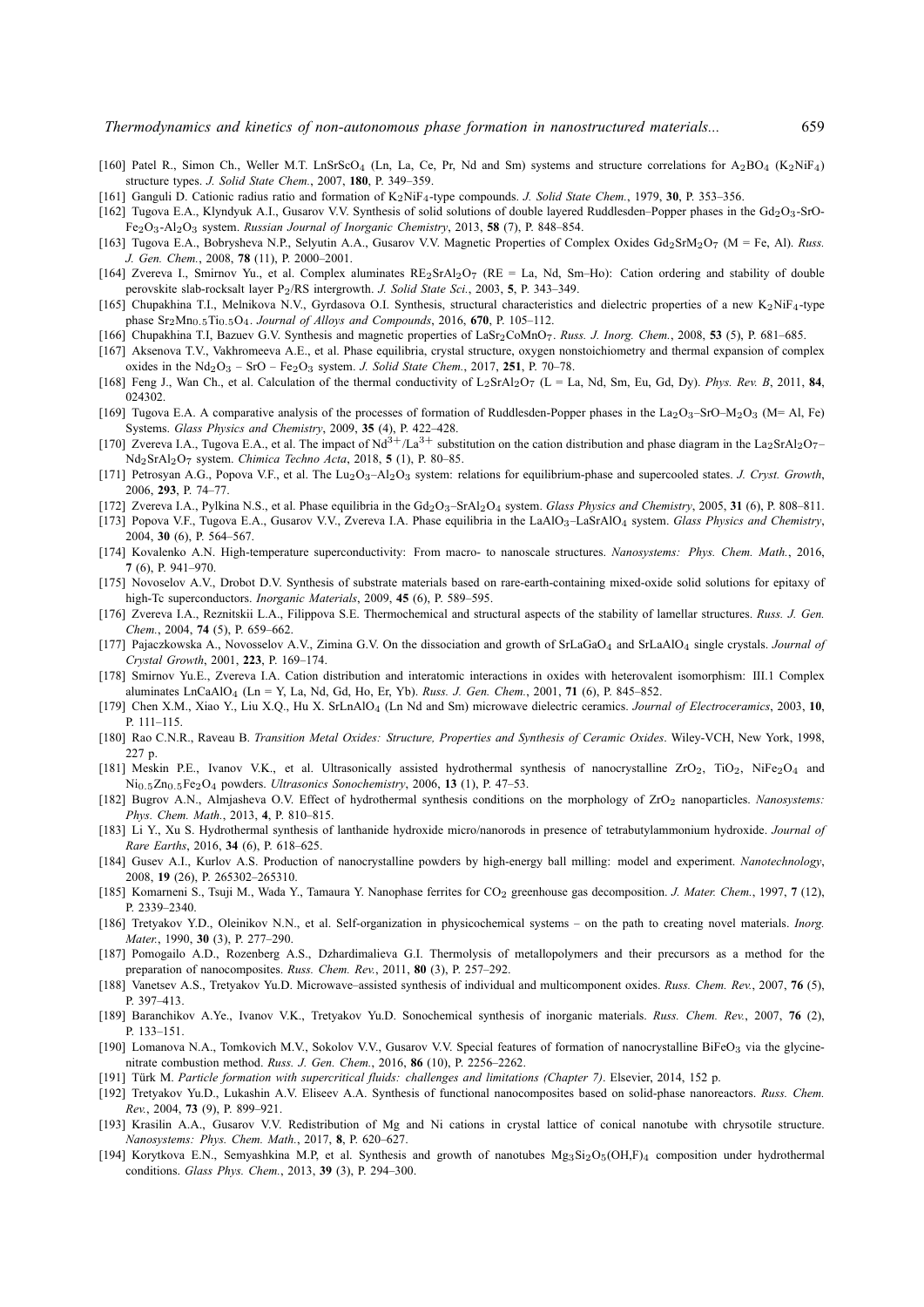- [195] Gulina L.B., Tolstoy V.P., Kasatkin I.A., Murin I.V. Facile synthesis of scandium fluoride oriented single-crystalline rods and urchin-like structures by a gas-solution interface technique. *Crystengcomm.*, 2017, **19** (36), P. 5412–5416.
- [196] Komarneni S. Nanophase materials by hydrothermal, microwave-hydrothermal and microwave solvothermal methods. *Current Science*, 2003, **85** (12), P. 1730–1734.
- [197] Brinker C.J., Scherer G.W. *Sol-Gel Science: The Physics and Chemistry of Sol-Gel Processing*. Academic Press, San Diego, 1990, 908 p.
- [198] Tugova E., Yastrebov S., Karpov O., Smith R. NdFeO<sup>3</sup> nanocrystals under glycine nitrate combustion formation. *Journal of Crystal Growth*, 2017, **467**, P. 88–92.
- [199] Komlev A.A., Vilegzhaninov E.F., et al. Formation of spinel particles in the Mg–Al–O–N system in the combustion wave front. *Bulletin of the Saint Petersburg State Institute of Technology (Technical University)*, 2013, **1**, P. 3–6.
- [200] Ivleva T.P., Merganov A.G. Three–dimensional spinning waves of gasless combustion. *Doklady Akademii Nauk*, 2000, **371** (6), P. 753– 758.
- [201] Bhavani P., Rajababu C.H., et al. Synthesis of high saturation magnetic iron oxide nanomaterials via low temperature hydrothermal method. *Journal of Magnetism and Magnetic Materials*, 2017, **426**, P. 459–466.
- [202] Adachi M., Okuyama K., Seinfeld J.H. Experimental studies of ion-induced nucleation. *J. Aerosol. Sci.*, 1992, **23** (4), P. 327–337.
- [203] Fedoseev V.B., Fedoseeva E.N. Size effects during phase transformations in stratifying systems. *Russ. J. Phys. Chem. A*, 2014, **88** (3), P. 436–441.
- [204] Oxtoby D.W. Nucleation of first-order phase transitions. *Acc. Chem. Res.*, 1998, **31** (2), P. 91–97.
- [205] Ilhan S., Izotova S.G., Komlev A.A. Synthesis and characterization of MgFe<sub>2</sub>O<sub>4</sub> nanoparticles prepared by hydrothermal decomposition of co-preciptated magnesium and iron hydroxides. *Ceramics International*, 2015, **41** (1), P. 577–585.
- [206] Gandhi A.S., Jayaram V. Plastically deforming amorphous ZrO2–Al2O3. *Acta materialia*, 2003, **51**, P. 1641–1649.
- [207] Ding X.-Z., Liu X.-H. Correlation between anatase-to-rutile transformation and grain growth in nanocrystalline titania powders. *J. Mater. Res.*, 1998, **13** (9), P. 2556–2559.
- [208] Lawrencaen P.J., Parker S.C. Computer simulation studies of perfect and defective surfaces in Cr<sub>2</sub>O<sub>3</sub>. *J. Am. Ceram. Soc.*, 1988, 71 (8), P. 389–391.
- [209] Rebinder P.A., Shchukin E.D. Surface phenomena in solids during the course of their deformation and failure. *Sov. Phys. Usp.*, 1973, **15** (5), P. 533–554.
- [210] Oxtoby D.W. Phase transitions: Catching crystals at birth. *Nature*, 2000, **406**, P. 464–465.
- [211] Rotermel M.V., Krasnenko T.I., Mechanism of thermal expansion of structural modifications of zinc pyrovanadate. *Crystallography Reports*, 2017, **62** (5), P. 703–709.
- [212] Tauson V.L., Loginov B.A., Akimov V.V., Lipko S.V. Nonautonomous phases as potential sources of incompatible elements. *Doklady Earth Sciences*, 2006, **407** (2), P. 280–283.
- [213] Sdobnyakov N.Yu., Samsonov V.M. On the size dependence of surface tension in the temperature range from melting point to critical point. *CEJP*, 2005, **3** (2), P. 247–250.
- [214] Samsonov V.M., Dronnikov V.V., Mal'kov O.A. The size dependence of the melting temperature of nanocrystals. *Russ. J. Phys. Chem.*, 2004, **78** (7), P. 1044–1047
- [215] Tauson V.L., Akimov V.V. Introduction to the theory of forced equilibria: general principles, basic concepts, and definitions. *Geochimica et Cosmochimica Acta*, 1997, **61** (23), P. 4935–4943.
- [216] Summ B.D., Samsonov V.M. Concepts of Rehbinder's school and modern theories of spreading. *Colloids and surfaces a-physicochemical and engineering aspects*, 1999, **160** (2), P. 63–77.
- [217] Kondepudi D., Prigogine I. *Modern Thermodynamics. From heat engines to dissipative structures*. Wiley, UK, 1998, 506 p.
- [218] Kovalenko A. Inner nonstationarness of energy conversion in non-equilibrium thermodynamic system. *Proceedings of the Fifth Baltic Heat Transfer Conference*, 21–23 September 2009, St-Petersburg, SPbGPU, 2009, P. 446–453.
- [219] Green S., Sengers J.V. Critical Phenomena. *Proc. Conference on phenomena in the neighborhood of critical points*, NBS Misc. Publ. 273, Washington, 1966, P. 1–242.
- [220] Kadanoff L.P. Phase Transition and Critical Phenomena. *Green. Acad. Press, New York*, 1976, **5**, P. 2–34.
- [221] Widom B. Equation of state in neighborhood of the critical point. *J. Chem. Phys.*, 1965, **43** (11), P. 255–262.
- [222] Sedoi V.S., Valevich V.V. Production of highly dispersed metal powders by electrical explosion in reduced-pressure nitrogen. *Technical Physics Letters*, 1999, **25** (7), P. 584–585.
- [223] Kovalenko A.N., Kalinin N.V. Thermodynamic instability of compound and formation of nanosized particles nearby the critical point of phase generating media. *Nanosystems: Phys. Chem. Math.*, 2014, **5** (2), P. 258–293.
- [224] Dulnev G.N., Novikov V.V. *Processes of transfer in non-uniform environments*. Energoatomizdat, Leningrad, 1991, 248 p. (in Russian).
- [225] Menshikov M.V., Molchanov S.A., Sidorenko A.F. Theory of a perkolyation and some applications. *VINITI, Moscow*, 1986, **24**, P. 53–110 (in Russian).
- [226] Burtsev V.A., Kalinin N.V. About conductivity at a stage actually explosion of conductors. Physics of extreme states. *Works of the international conference "Interaction of intensive streams of energy with substance"*. Chernogoloka: RAS, KBGU, 2005, P. 156–158 (in Russian).
- [227] Pervov V.S. Supramolecular ensembles in eutectic alloys. *Russian Chemical Reviews*, 2003, **72** (9), P. 759–768.
- [228] Pervov V.S., Mikheikin I.D., Shatilo Ya.V., Makhonina E.V. Supramolecular model of eutectics: Metastable states and structure of inorganic alloys. *Russ. J. Inorg. Chem.*, 2007, **52** (4), P. 524–531.
- [229] Len G.-M. *Supramolecular chemistry. Concept and prospects*. Science, Novosibirsk, 1998, 334 p.
- [230] Pervov V.S., Manokhina E.V., Dobrokhotova Zh.V., Zotova A.E. Metastable states in inorganic systems. *Inorg. Mater.*, 2011, **47** (13), P. 1407–1427.
- [231] Pervov V.S., Makhonina E.V., et al. Supramolecular model of eutectics: Functional materials based on nonautonomous phases. *Inorg. Mater.*, 2009, **45** (12), P. 1382–1387.
- [232] Frenkel Ya.I., Kontorova T.A. To the theory of plastic deformation and a dvoynikovaniye. *ZhETF*, 1938, **8** (12), P. 1340–1348.
- [233] Zavragnov A.Y., Makhonina E.V., Mikheykin I.D., Pervov V.S. Supramolecular model of eutectics. Metastable structures in inorganic systems and a possibility of their functionalization. *Bulletin of the RFBR*, 2011, **4** (72), P. 48–54 (in Russian).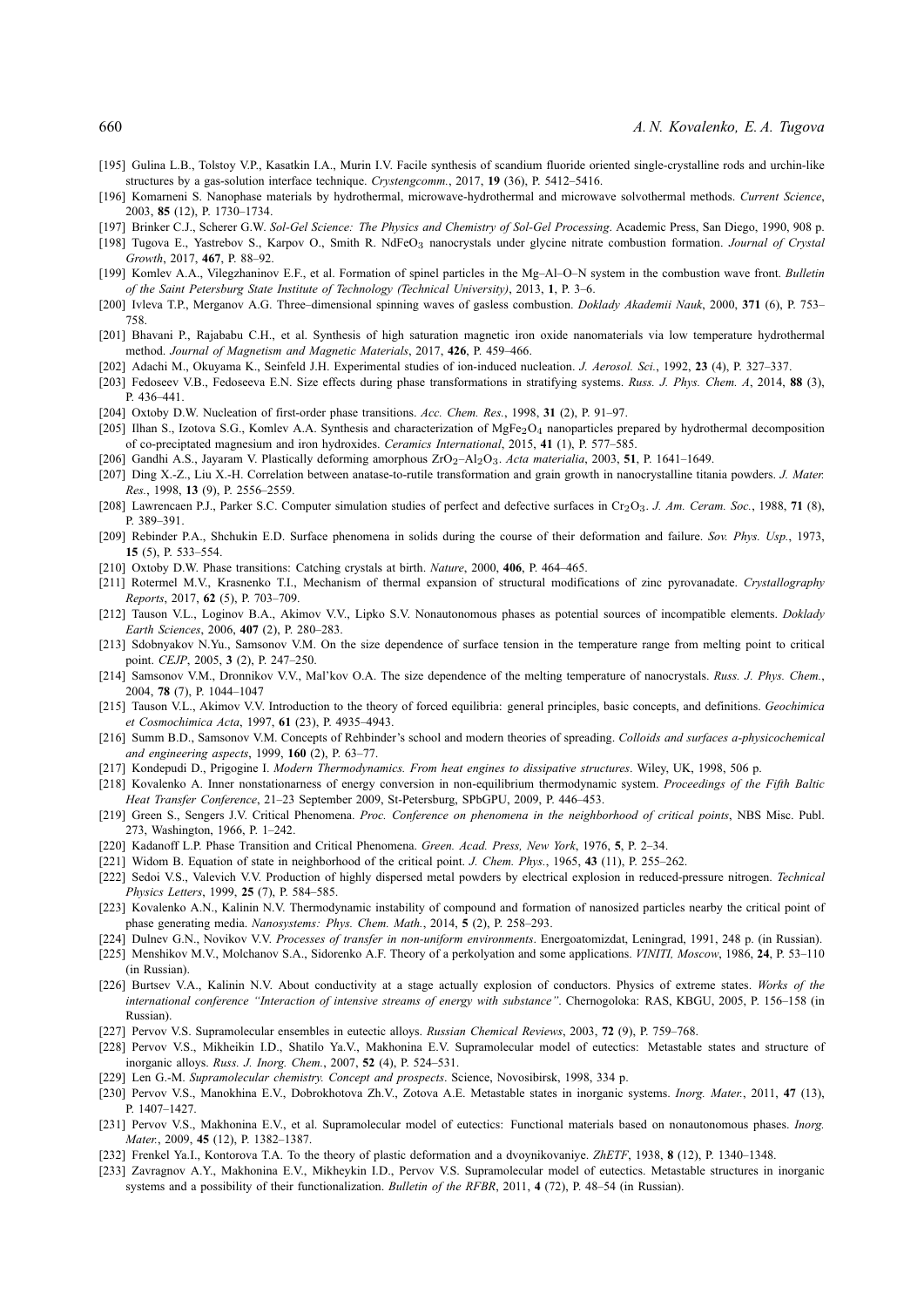- [234] Lyapunova E.A., Uvarov S.V., et al. Modification of the mechanical properties of zirconium dioxide ceramics by means of multiwalled carbon nanotubes. *Nanosystems: Phys. Chem. Math.*, 2016, **7** (1), P. 198–203.
- [235] Saha S., Dutta A., Mukhopadhya P.K., Sinha T.P. Dielectric relaxation and charge transport process in PrCrO<sup>3</sup> nano-ceramic. *Nanosystems: Phys. Chem. Math.*, 2016, **7** (4), P. 613—617.
- [236] Mezentseva L.P., Osipov A.V., et al. Chemical and thermal stability of phosphate ceramic matrices. *Glass Phys. Chem.*, 2017, **43** (1), P. 83–90.
- [237] Bechta S.V., Krushinov E.V., et al. Phase diagram of the ZrO<sub>2</sub>-FeO system. *Journal of Nuclear Materials*, 2006, 348 (1-2), P. 114-121.
- [238] Kazin P.E., Tretyakov Yu.D. Microcomposites based on superconducting cuprates. *Russ. Chem. Rev.*, 2003, **72** (10), P. 849–865.
- [239] Kenges K.M., Proskurina O.V., et al. Synthesis and properties of nanocrystalline materials based on LaPO4. *Russ. J. Appl. Chem.*, 2017, **90** (7), P. 1047–1054.
- [240] Almjasheva O.V., Gusarov V.V., Kovalenko A.N., Ugolkov V.L. Nanocrystals of ZrO<sub>2</sub> as sorption heat accumulators. Glass Phys. Chem., 2007, **33** (6), P. 587–589.
- [241] Matsukevich I.V., Klyndyuk A.I., et al. Thermoelectric properties of Ca3−xBixCo4O9+δ (0.0 ≤ x ≤ 1.5) ceramics. *Inorg. Mater.*, 2016, **52** (6), P. 593–599.
- [242] Tretyakov Yu.D. Development of inorganic chemistry as a fundamental base for the design of new generations of functional materials. *Russ. Chem. Rev.*, 2004, **73** (9), P. 831–846
- [243] Abdellahi M., Abhari A.S., Bahmanpourc M. Preparation and characterization of orthoferrite PrFeO<sub>3</sub> nanoceramic. *Ceramics International*, 2016, **42** (4), P. 4637–4641.
- [244] Tretyakov Yu.D., Goodilin E.A. Chemical principles of preparation of metall-oxide superconductors. *Russ. Chem. Rev.*, 2000, **69** (1),  $P<sub>1–34</sub>$
- [245] Pervov V.S., Ovchinnikova S.I., et al. Nanoionics: Principles of ceramic materials fabrication for electrochemical power generation. *Inorg. Mater.*, 2016, **52** (1), P. 83–88.
- [246] Andrievski R.A. The role of nanoscale effects in the interaction between nanostructured materials and environments. *Protection of Metals and Physical Chemistry of Surfaces*, 2013, **49** (5), P. 528–540.
- [247] Rusanov A.I. Surface thermodynamics revisited. *Surface Science Reports*, 2005, **58**, P. 111–239.
- [248] Adamson A.W., Gast A.P. *Physical chemistry of surfaces*. 6th ed. A Wiley-Interscience Publication, N.Y., 1997, 784 p.
- [249] Prigogine I., Defay R. *Chemical Thermodynamics*. Longmans, Green and Co., New York, 1954, 409 p.
- [250] Feder J. *Fractals. Physics of Solids and Liquids*. Plenum Press, New York, 1988, 305 p.
- [251] Tauson V.L., Kravtsova R.G., Grebenshchikova V.I., Lustenberg E.E. Surface typochemistry of hydrothermal pyrite: Electron spectroscopic and scanning probe microscopic data. II. Natural pyrite. *Geochemistry International*, 2009, **47** (3), P. 231–243.
- [252] Tauson V.L, Lipko S.V., Shchegolkov Yu.V. Surface nanoscale relief of mineral crystals and its relation to nonautonomous phase formation. *Crystallography Reports*, 2009, **54** (7), P. 1219–1227.
- [253] Roldughin V.I. Self-assembly of nanoparticles at interfaces. *Russ. Chem. Rev.*, 2004, **73** (2), P. 115–145.
- [254] Kuzmenko A.P., Chakov V.V., Aung Ch.N. Operated self-assembly micro and nanostructures. *Nanotechnics*, 2013, **4** (36), P. 30–31 (in Russian).
- [255] Paradisi P., Cesari R., Mainardi F., Tampieri F. The fractional Fick's law for non-local transport processes. *Physica A*, 2001, **293**, P. 130–142.
- [256] Vlad M.O. Fractional diffusion on fractals: Self-similar stationare solutions in a force field derived from a logarithmic potential. *Chaos, Solutions & Fractals*, 1994, **4** (2), P. 191–199.
- [257] Taukenova F.I., Shkhanukov–Lafishev M.Kh. Difference methods for solving boundary value problems for fractional differential equations. *Computational Mathematics and Mathematical Physics*, 2006, **46** (10), P. 1785–1795.
- [258] Pleskachevsky Yu.M., Chigareva Yu.A. Distribution of temperature in a layer with fractal structure, 2015, URL: https://journals.bntu.by/handle/data/14552.
- [259] Uchaykin V.V. Automodel abnormal diffusion and steady laws. *Phys. Usp.*, 2003, **46** (8) P. 821–849.
- [260] Meylanov R.P., Shabanova M.R. The thermoconductivity equation for areas with fractal structure. *Modern high technologies*, 2007, **8**, 6 (in Russian).
- [261] Rényi A. On a new axiomatic theory of probability. *Acta Mathematica Hungaria*, 1955, **6**, P. 285–335.
- [262] Klimontovich Yu.L. Entropy and information of open systems. *Progress of physical sciences*, 1999, **169** (4), P. 443–452 (in Russian).
- [263] Dozhdikova O.L., Zarichnyak Yu.P., et al. Anomalies of concentration dependence of heat conductivity of the baked compositions with an ultradisperse component in the TiN–AlN system. *Powder metallurgy*, 1992, **5** (in Russian).
- [264] Dulnev G.N. *Processes of transfer in non-uniform environments*. ITMO University, Leningrad, 1985, 27 p. (in Russian).
- [265] Dulnev G.N., Zarichnyak Yu.P. *Heat conductivity of mixes and composite materials*. Reference book. Energy, Leningrad, 1974, 264 p. (in Russian).
- [266] Dykhne A.M., Snarskii A.A., Zhenirovskii M.I. Stability and chaos in randomly inhomogeneous two-dimensional media and LC circuits. *Phys. Uspekhi*, 2004, **47** (8), P. 821–828 (in Russian).
- [267] Galkin A.A., Lunin V.V. Water in sub- and supercritical states as a universal medium for chemical reactions. *Russ. Chem. Rev.*, 2005, **74** (1), P. 21–35.
- [268] Valyashko V.M. Equilibria with the participation of supercritical fluids. *Supercritical Fluids. Theory and practices*, 2006, **1**, P. 10–26.
- [269] Aymonier C., Loppinet-Serani A., et al. Review of supercritical fluids in inorganic materials science. *Journal of Supercritical Fluids*, 2006, **38**, P. 242–251.
- [270] Aimable A., Muhr H., et al. Continuous hydrothermal synthesis ofinorganic nanopowders in supercritical water: Towards a better control of the process. *Powder Technology*, 2009, **190**, P. 99–106.
- [271] Rekhviashvili S.Sh., Kishtikova E.V. On the size dependence of the surface tension. *Technical Physics*, 2011, **56** (1), P. 143–146.
- [272] Abraham F.F. Re-examination of homogeneous nucleation theory: statistical thermodynamics aspects. *J. Chem. Phys.*, 1968, **48** (2), P. 732–740.
- [273] Lin J. Equilibrium distribution of droplets in the theory of nucleation. *J. Chem. Phys.*, 1968, **48** (9), P. 4128–4130.